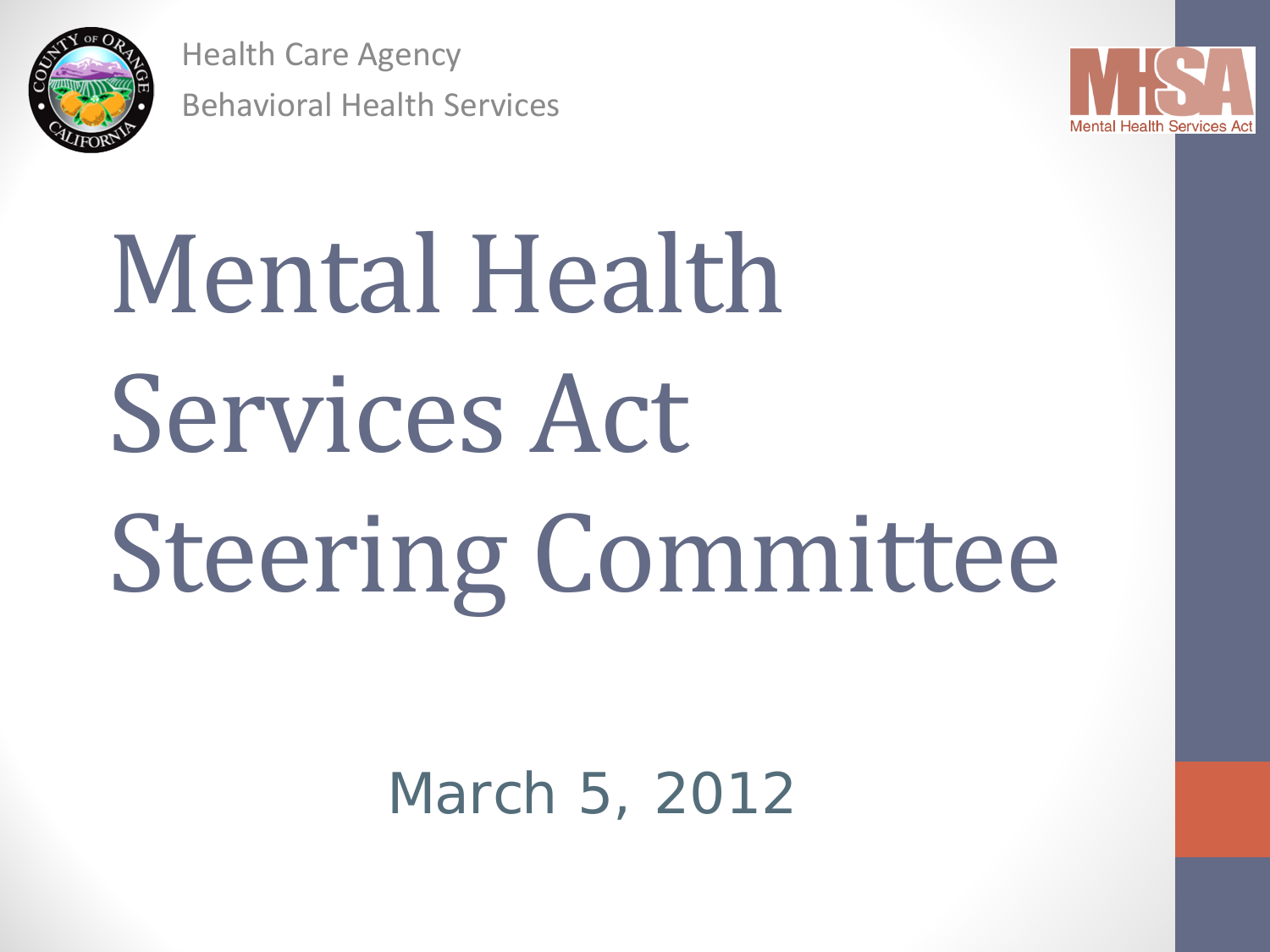# WELCOME

Sharon Browning, Facilitator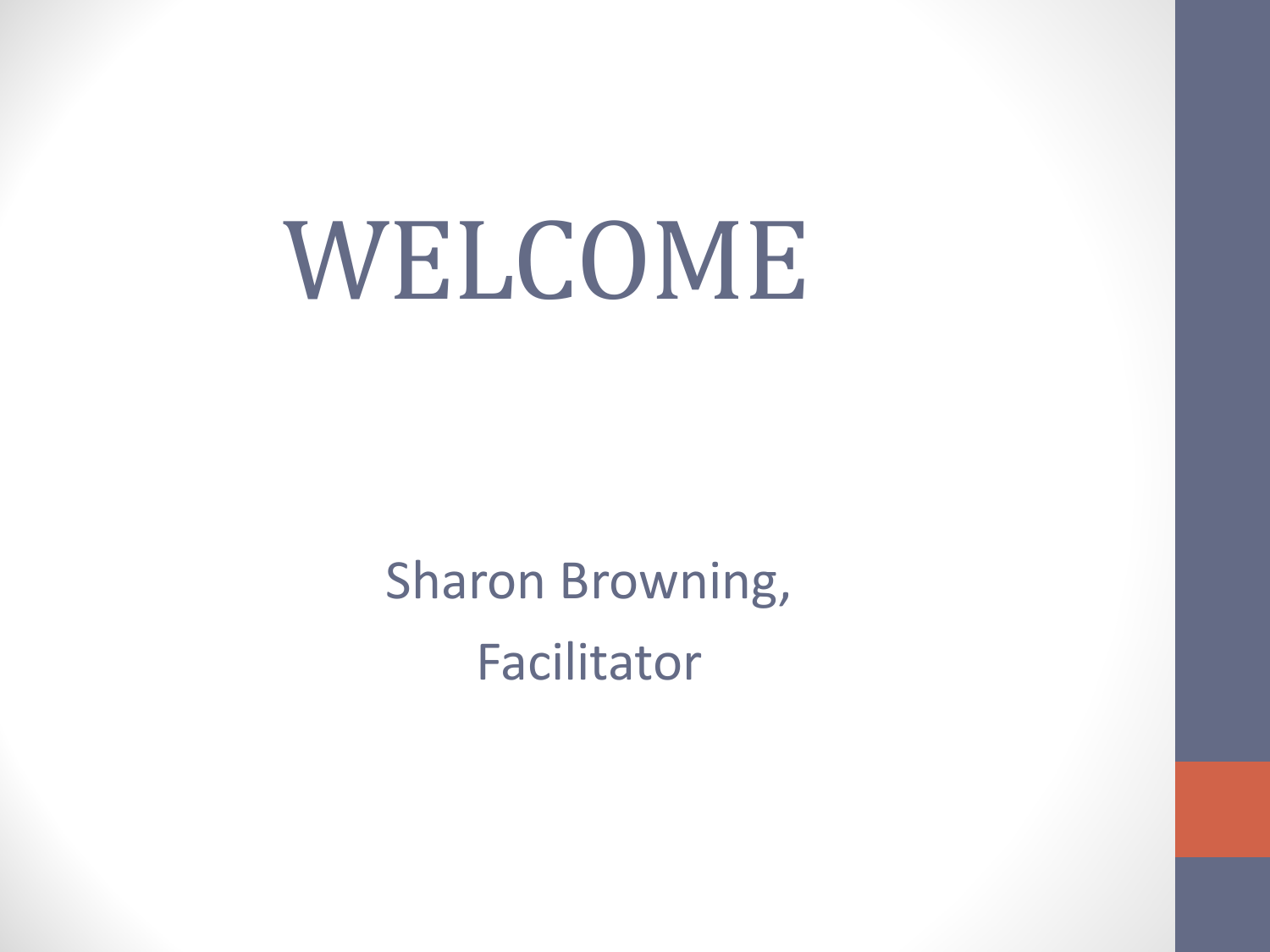# LOCAL/STATE UPDATES

Mark Refowitz and Mary Hale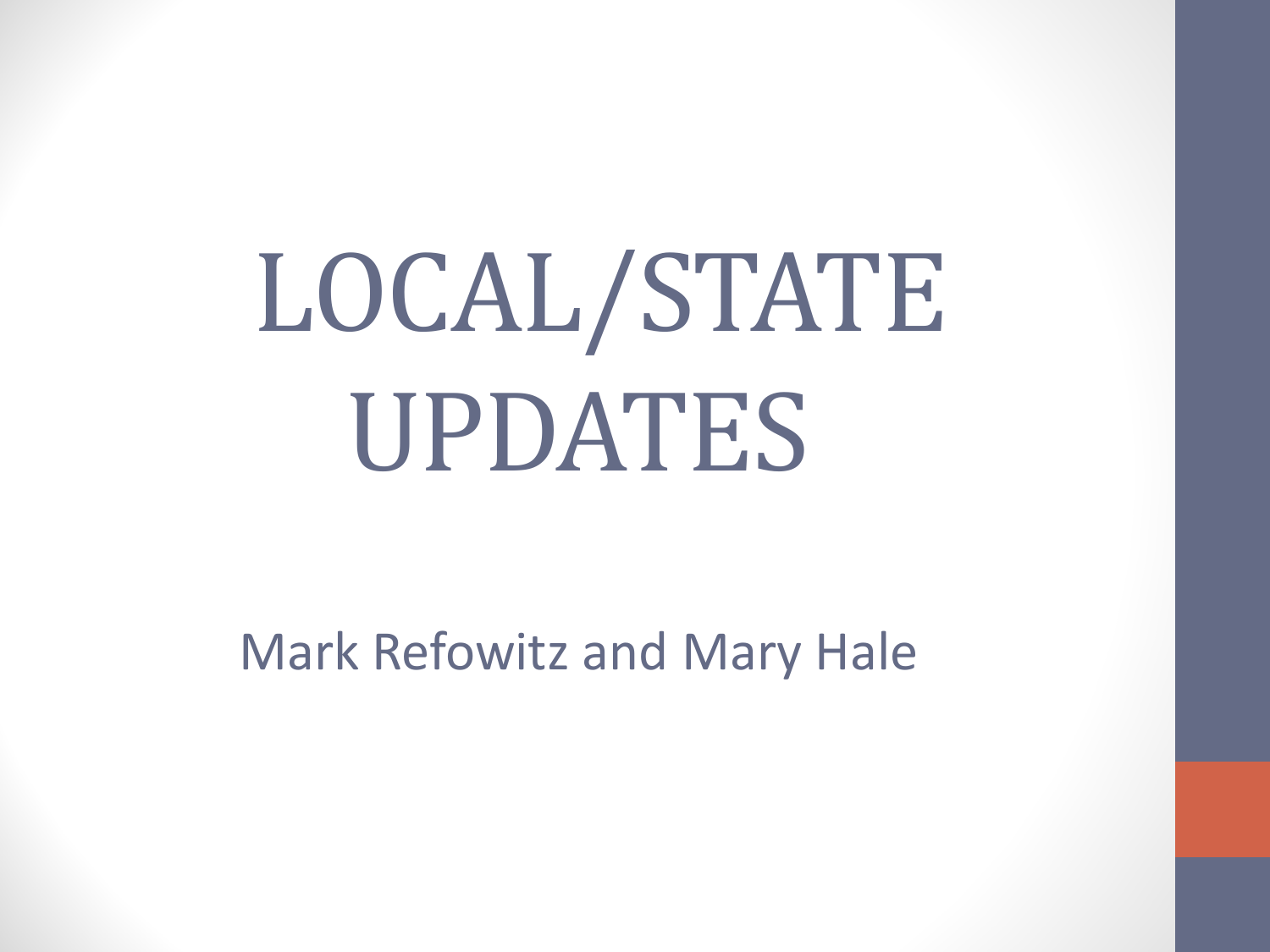# MHSA AND PLANNING UPDATES

Bonnie Birnbaum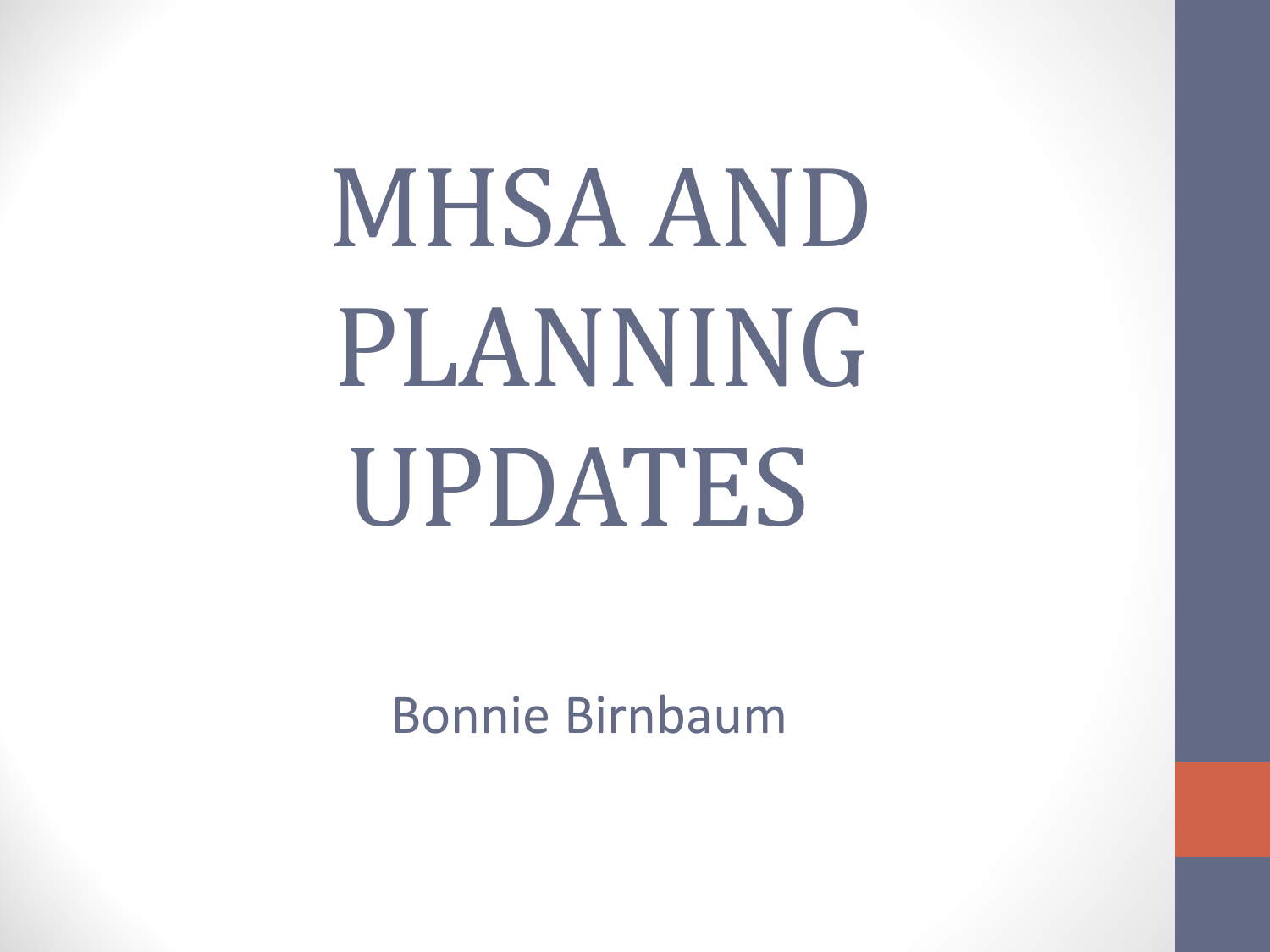## Innovation Proposed budget

| No.            | Program                              | Proposed FY 12/13 Budget | <b>Notes</b> |
|----------------|--------------------------------------|--------------------------|--------------|
|                |                                      |                          |              |
| $\mathbf{1}$   | <b>Integrated Community Services</b> | \$1,703,699              |              |
|                |                                      |                          |              |
|                | <b>Family Focus Crisis</b>           |                          |              |
|                | <b>Management &amp; Community</b>    |                          |              |
| $\overline{2}$ | Outreach                             | \$600,577                |              |
|                |                                      |                          |              |
| $\overline{3}$ | <b>Volunteer to Work</b>             | \$736,340                |              |
|                |                                      |                          |              |
| $\overline{4}$ | <b>OC Accept</b>                     | \$755,409                |              |
|                |                                      |                          |              |
| 5              | <b>VETS Connect</b>                  | \$906,032                |              |
|                |                                      |                          |              |
| $6\,$          | <b>Community Cares Project</b>       | \$245,543                |              |
|                |                                      |                          |              |
|                | Education, Training, and             |                          |              |
| $\overline{7}$ | <b>Research Institute</b>            | \$466,328                |              |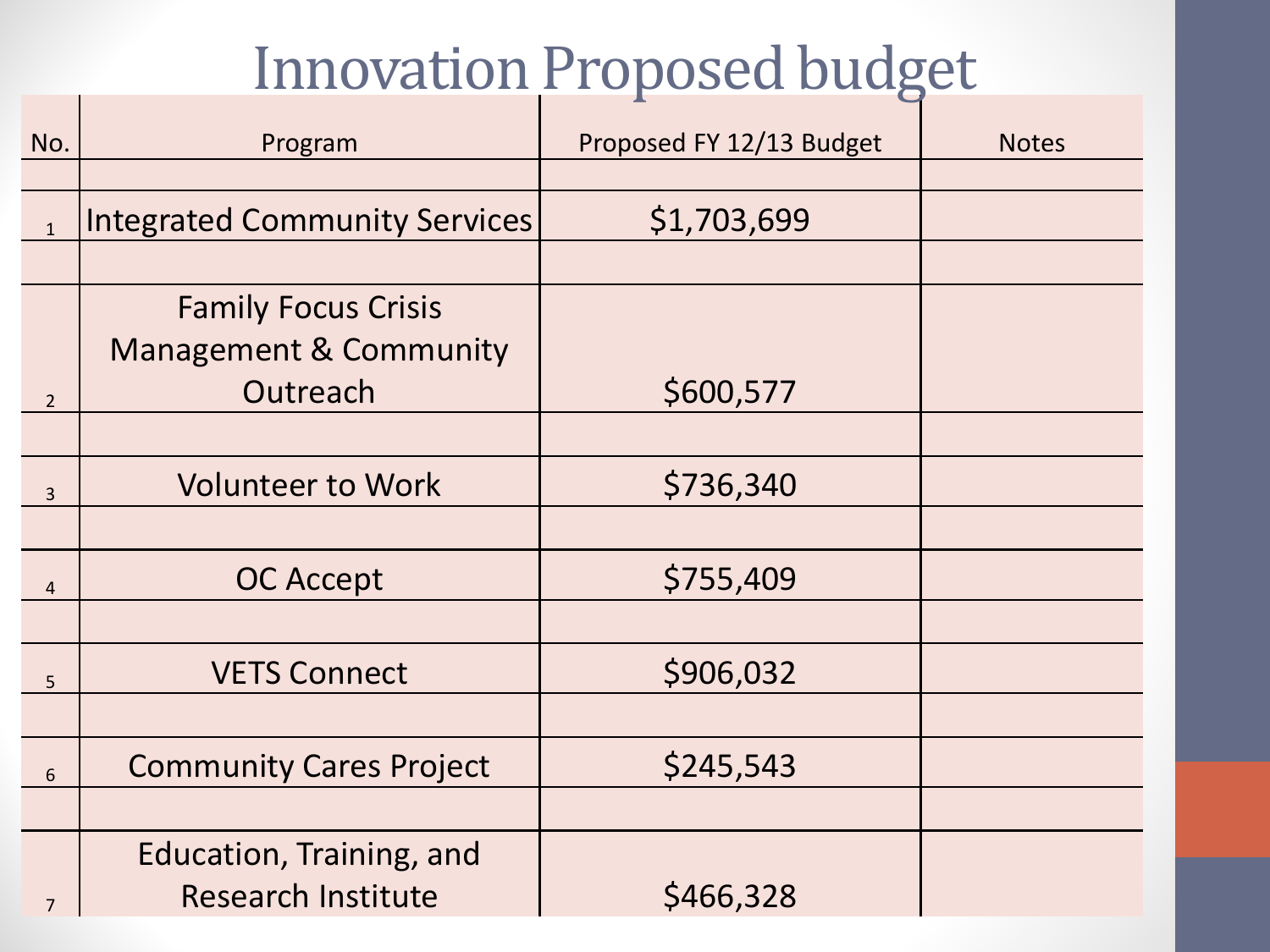#### Innovation Proposed budget

| 8 | <b>Project Life Coach</b>  | \$835,927   |                     |
|---|----------------------------|-------------|---------------------|
|   |                            |             |                     |
|   | Training to Meet the MH    |             |                     |
|   | <b>Needs of the Deaf</b>   |             |                     |
| 9 | Community                  | \$125,775   |                     |
|   |                            |             |                     |
|   | <b>Consumer Early</b>      |             |                     |
|   | 10 Childhood Mental Health | \$399,031   |                     |
|   |                            |             |                     |
|   | Administration             | \$958,011   |                     |
|   |                            |             |                     |
|   | <b>Program Monitoring</b>  | \$529,596   |                     |
|   |                            |             |                     |
|   |                            |             | \$3,662,269 to come |
|   | <b>Total</b>               | \$8,262,269 | from unspent funds  |
|   |                            |             |                     |
|   | Estimate FY 12/13          |             |                     |
|   | allocation                 | \$4,600,000 |                     |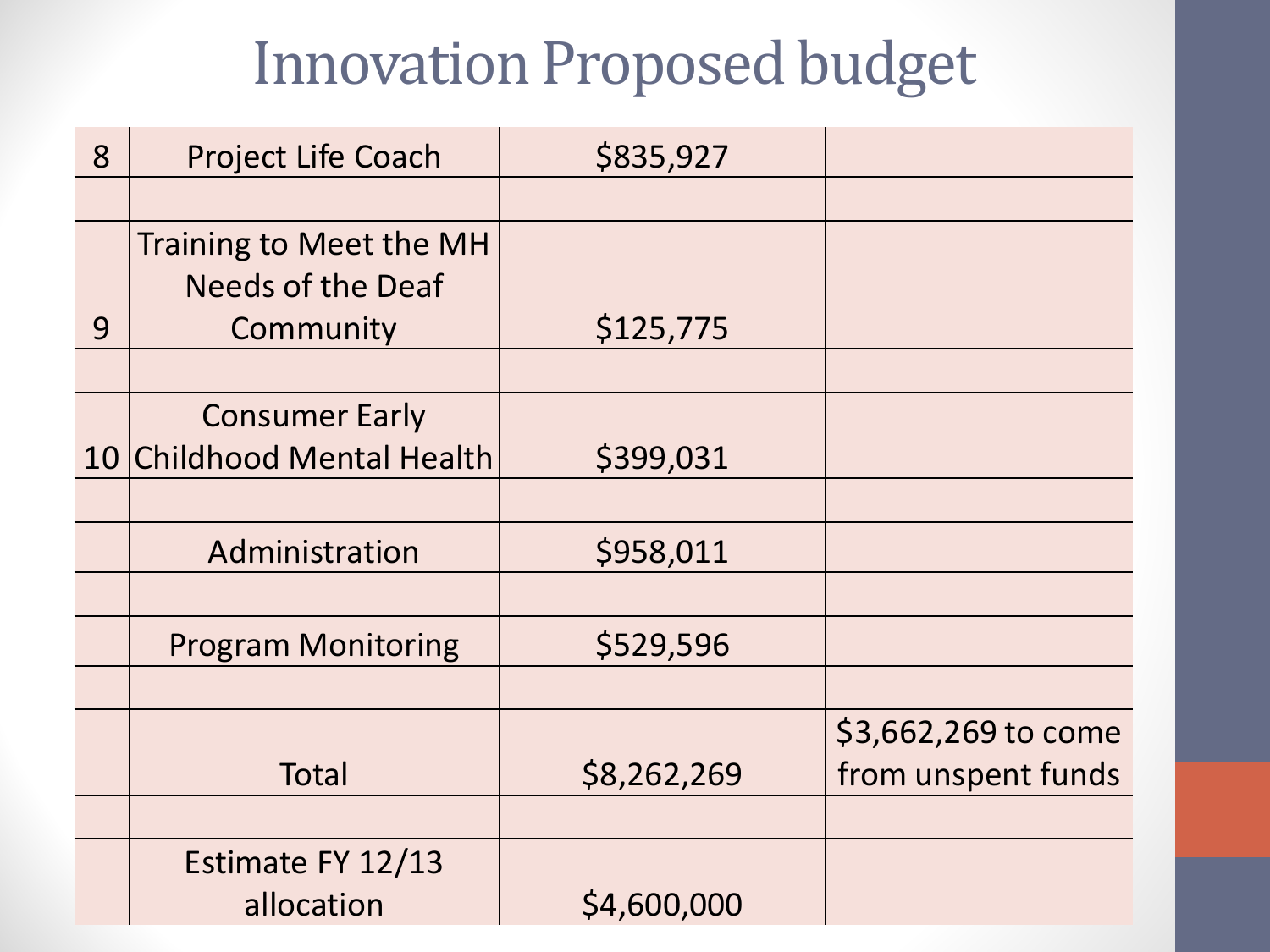| No.             | Program                              | FY 12/13 Budget | <b>Notes</b> |
|-----------------|--------------------------------------|-----------------|--------------|
|                 | <b>Children's Full Service</b>       |                 |              |
| C1              | Wraparound                           | \$7,467,486     |              |
|                 | Children's Outreach &                |                 |              |
| C <sub>2</sub>  | Engagement                           | \$325,145       |              |
|                 | <b>Children's In-Home Crisis</b>     |                 |              |
| C <sub>3</sub>  | Stabilization                        | \$763,156       |              |
| C <sub>4</sub>  | <b>Children's Crisis Residential</b> | \$1,031,821     |              |
| C <sub>5</sub>  | <b>Children's Mentoring</b>          | \$282,100       |              |
| C6              | <b>Children's CAT</b>                | \$1,120,320     |              |
| C <sub>7</sub>  | <b>Parent Phone Mentors</b>          | \$72,250        |              |
| C8              | Parent-Child Interactive Therapy     | \$227,500       |              |
|                 | <b>Dual Diagnosis Residential</b>    |                 |              |
| C <sub>9</sub>  | Treatment                            | \$273,000       |              |
|                 | <b>Medi-Cal Match: Mental Health</b> |                 |              |
| C <sub>10</sub> | <b>Services</b>                      | \$127,500       |              |
|                 | <b>Subtotal Children's Programs</b>  | \$11,690,278    |              |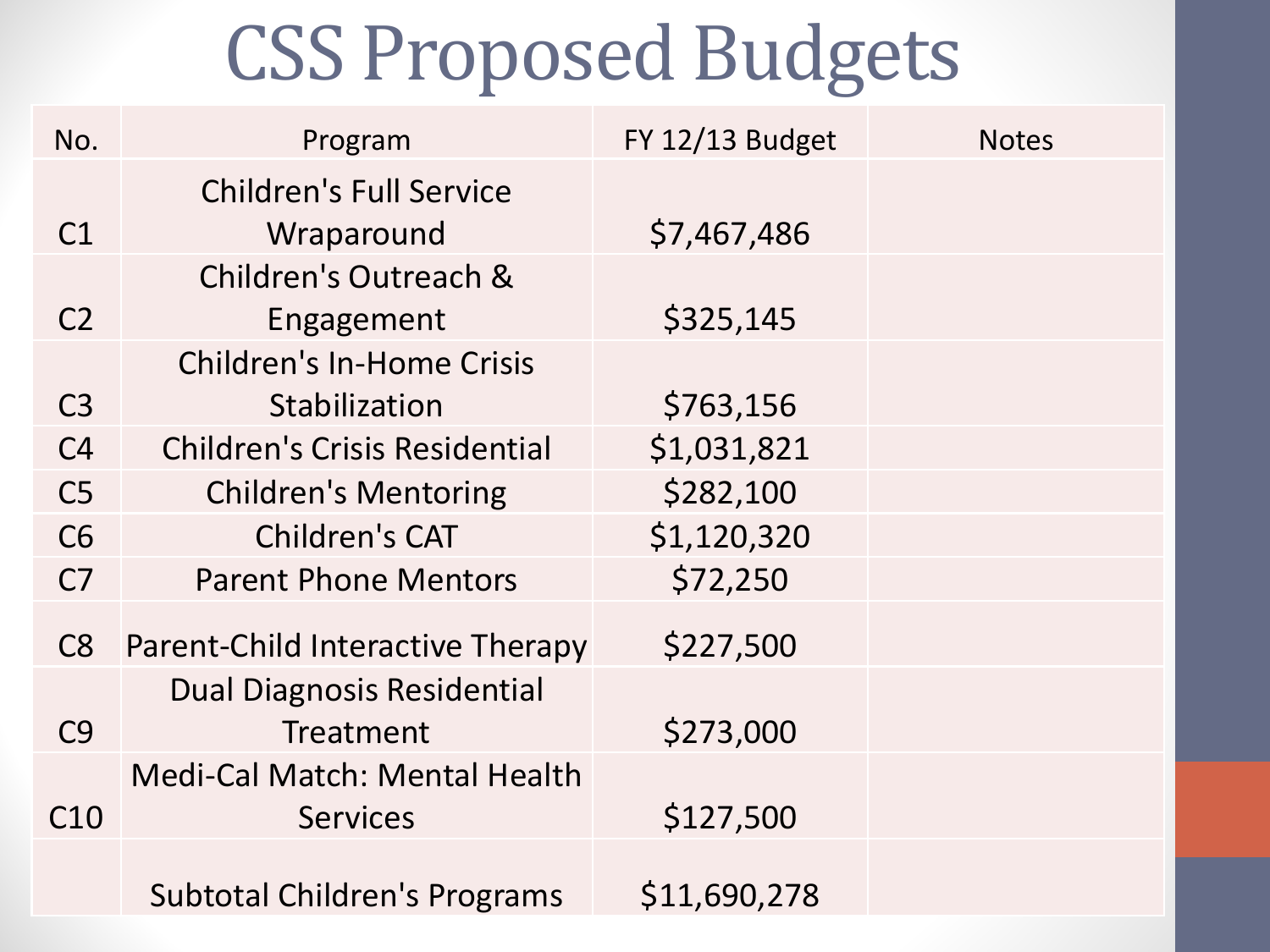|                | <b>T1</b> TAY Full Service Wraparound | \$7,323,367  |  |
|----------------|---------------------------------------|--------------|--|
|                |                                       |              |  |
| T <sub>2</sub> | TAY Outreach & Engagement             | \$447,721    |  |
| T <sub>3</sub> | <b>TAY Crisis Residential</b>         | \$1,098,691  |  |
| T <sub>4</sub> | <b>TAY Mentoring</b>                  | \$173,850    |  |
| T <sub>5</sub> | <b>TAY-CAT</b>                        | \$520,105    |  |
| T <sub>6</sub> | <b>TAY-PACT</b>                       | \$818,488    |  |
| T7             | <b>TAY Discovery Program</b>          | \$583,383    |  |
|                | <b>Subtotal TAY Programs</b>          | \$10,965,605 |  |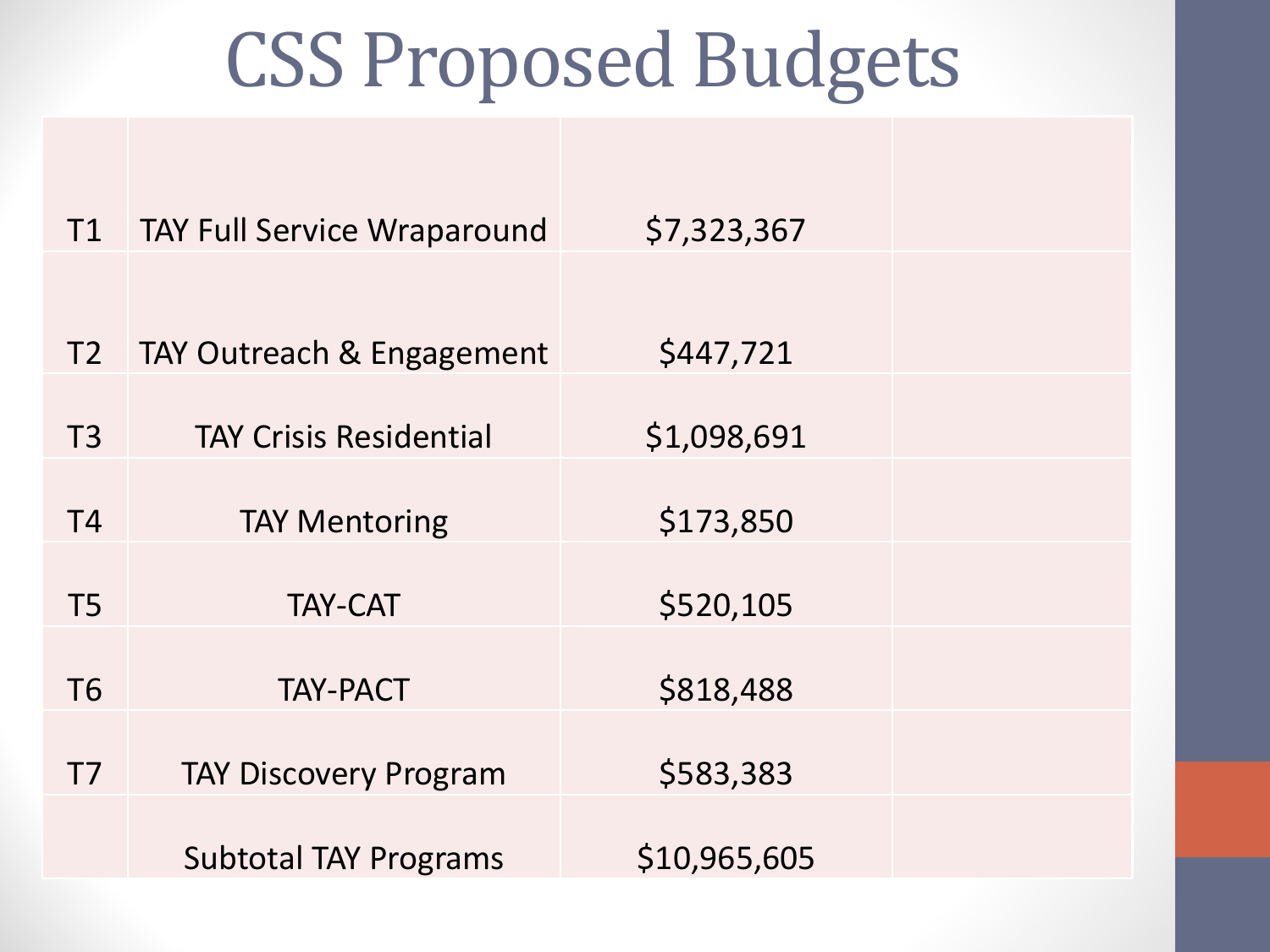| A1             | <b>Adult Full Service Partnership</b> | \$13,989,158 |                            |
|----------------|---------------------------------------|--------------|----------------------------|
| A <sub>2</sub> | <b>CAT/PERT</b>                       | \$4,007,323  | Increase of<br>\$2,339,013 |
| A <sub>3</sub> | <b>Adult Crisis Residential</b>       | \$1,651,229  |                            |
| A <sup>4</sup> | <b>Supportive Employment</b>          | \$929,489    |                            |
| A5             | Adult Outreach & Engagement           | \$888,322    |                            |
| A6             | <b>PACT</b>                           | \$3,317,645  |                            |
| A7             | <b>Wellness Center</b>                | \$1,365,000  |                            |
| A8             | <b>Recovery Center Program</b>        | \$6,630,000  |                            |
| A9             | <b>Adult Peer Mentoring</b>           | \$295,648    |                            |
|                | <b>Subtotal Adult Programs</b>        | \$33,073,814 |                            |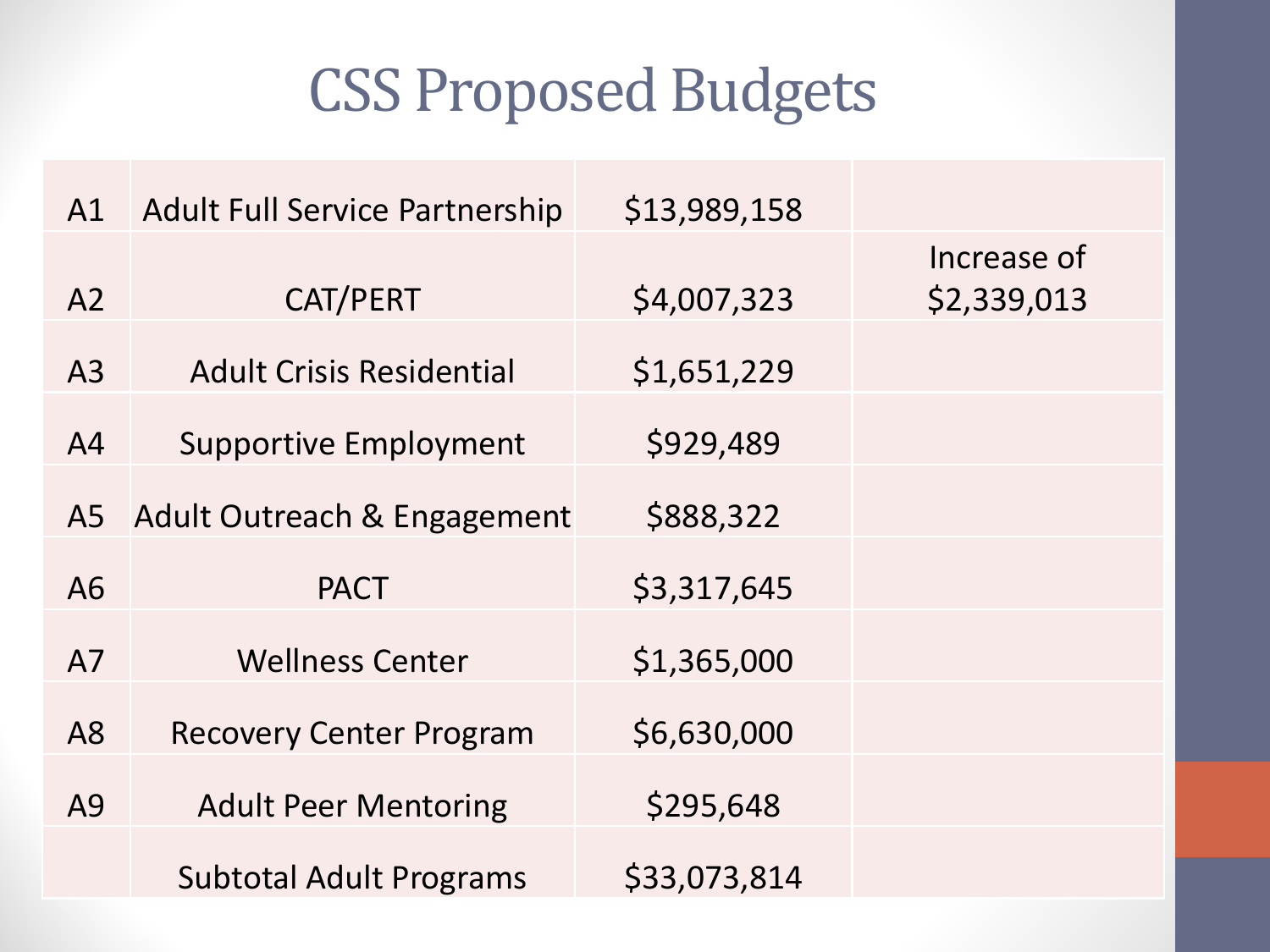| O1             | <b>Older Adult Recovery Services</b> | \$1,668,135  |                         |
|----------------|--------------------------------------|--------------|-------------------------|
|                | Older Adult Support &                |              |                         |
| O <sub>2</sub> | Intervention                         | \$3,900,062  |                         |
| <b>O3</b>      | <b>Older Adult PACT</b>              | \$705,433    |                         |
| O <sub>4</sub> | <b>Older Adult Peer Mentoring</b>    | \$728,000    |                         |
|                | <b>Community Based Senior</b>        |              |                         |
| O <sub>5</sub> | <b>Support Team</b>                  | \$817,242    |                         |
|                |                                      |              |                         |
|                | <b>Subtotal Older Adult Programs</b> | \$7,818,872  |                         |
|                |                                      |              |                         |
|                | <b>Subtotal All Programs</b>         | \$63,548,569 |                         |
|                | Administration                       | \$9,181,433  |                         |
|                |                                      |              |                         |
|                | <b>Operating Reserve</b>             | \$4,700,086  | Decrease of \$2,339,013 |
|                | <b>Grand Total</b>                   | \$77,430,088 |                         |
|                |                                      |              |                         |
|                |                                      |              |                         |
|                | Estimated FY 12/13 Allcoation        | \$69,900,000 |                         |
|                | <b>Estimated amount to Prudent</b>   |              |                         |
|                | Reserve                              | \$10,783,345 |                         |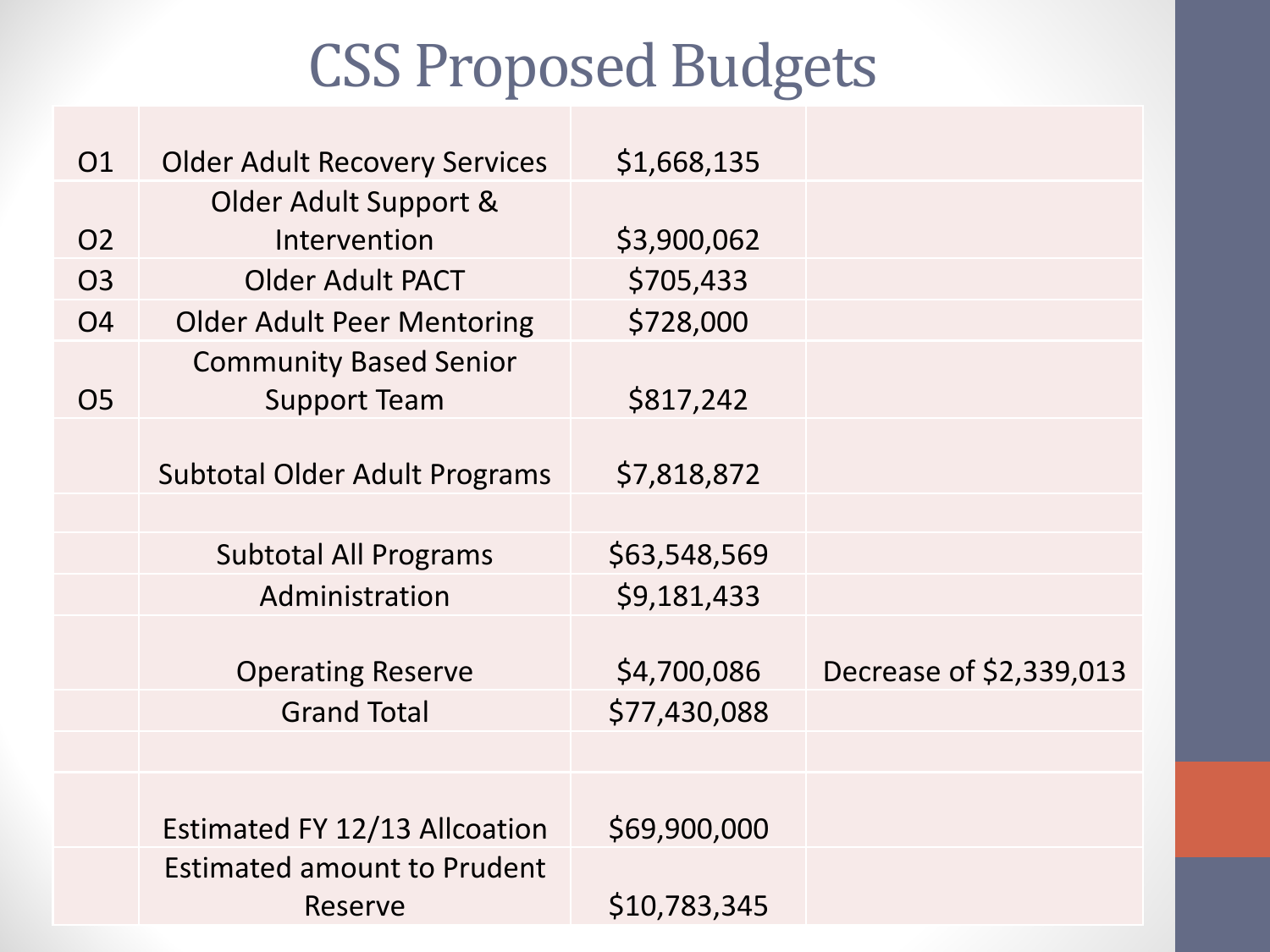| <b>PEI Projects/Programs</b>                                       | FY 12/13<br><b>BUDGET</b> | <b>COMMENTS/NOTES</b> |
|--------------------------------------------------------------------|---------------------------|-----------------------|
| <b>1Early Intervention Services</b>                                |                           |                       |
| <b>Early Intervention Services for</b><br>stressed Families        | \$668,366                 |                       |
| <b>First Onset Services and</b><br>Supports                        | \$3,288,005               |                       |
| <b>Socialization Program for</b><br>Isolated Adults & Older Adults |                           |                       |
|                                                                    | \$488,750                 |                       |
| Peer Mentors for Youth                                             | \$336,016                 |                       |
| <b>Peer Led Support Groups</b>                                     | \$122,188                 |                       |
|                                                                    | \$4,903,324               |                       |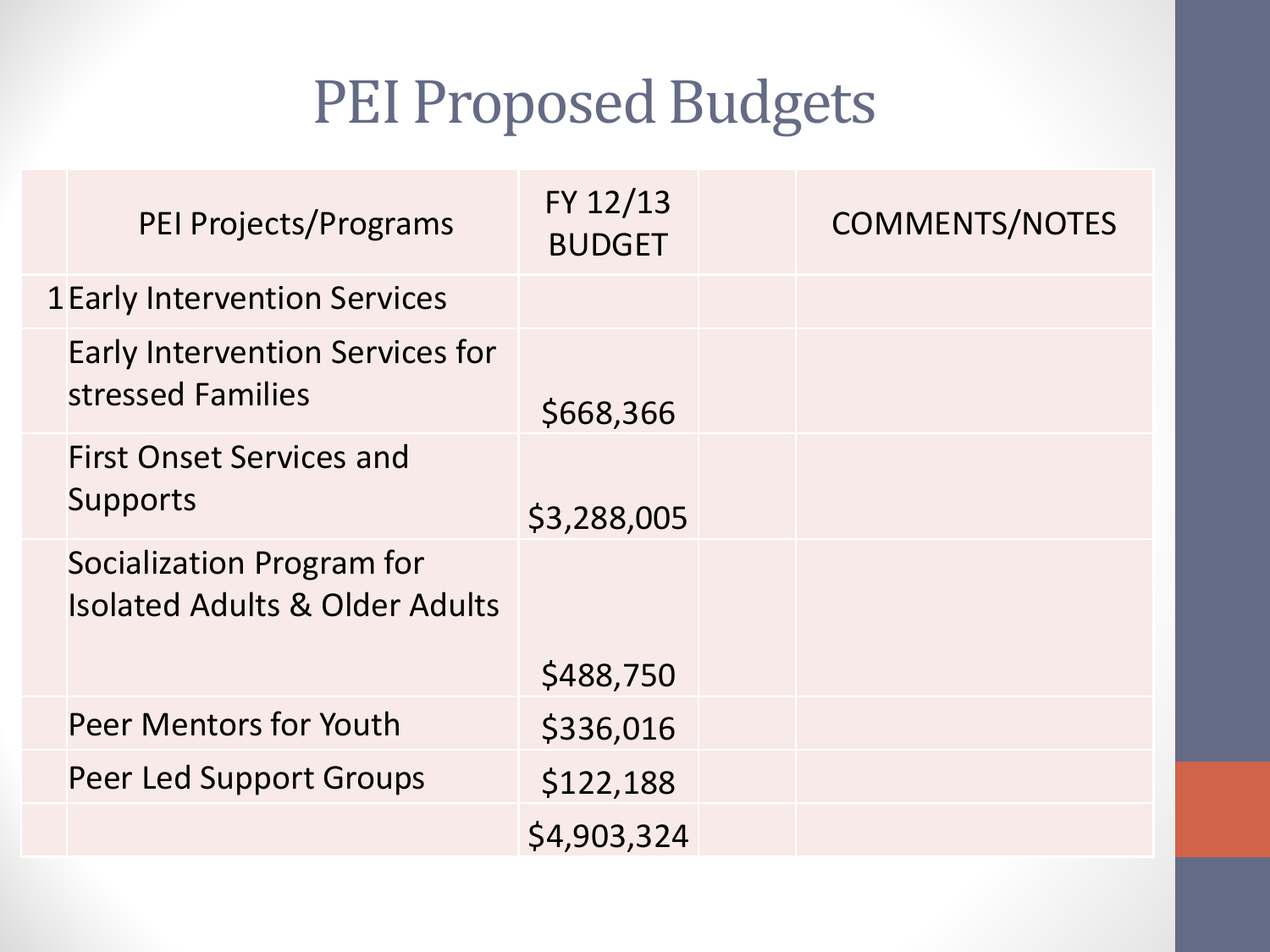| <b>2 School Based Services</b>                        |             |  |
|-------------------------------------------------------|-------------|--|
| <b>School Based Mental Health</b>                     |             |  |
| <b>Services</b>                                       | \$2,565,938 |  |
| <b>PBIS</b>                                           | \$3,470,125 |  |
| <b>Violence Prevention Program</b>                    | \$1,221,875 |  |
| <b>School Readiness Program</b>                       | \$2,333,781 |  |
|                                                       | \$9,591,719 |  |
| <sup>3</sup> Outreach & Engagement<br><b>Services</b> |             |  |
| <b>Information and Referral</b><br><b>Services</b>    |             |  |
|                                                       | \$1,148,563 |  |
| PEI Outreach & Engagement                             |             |  |
| <b>Services</b>                                       | \$3,222,105 |  |
|                                                       | \$4,370,667 |  |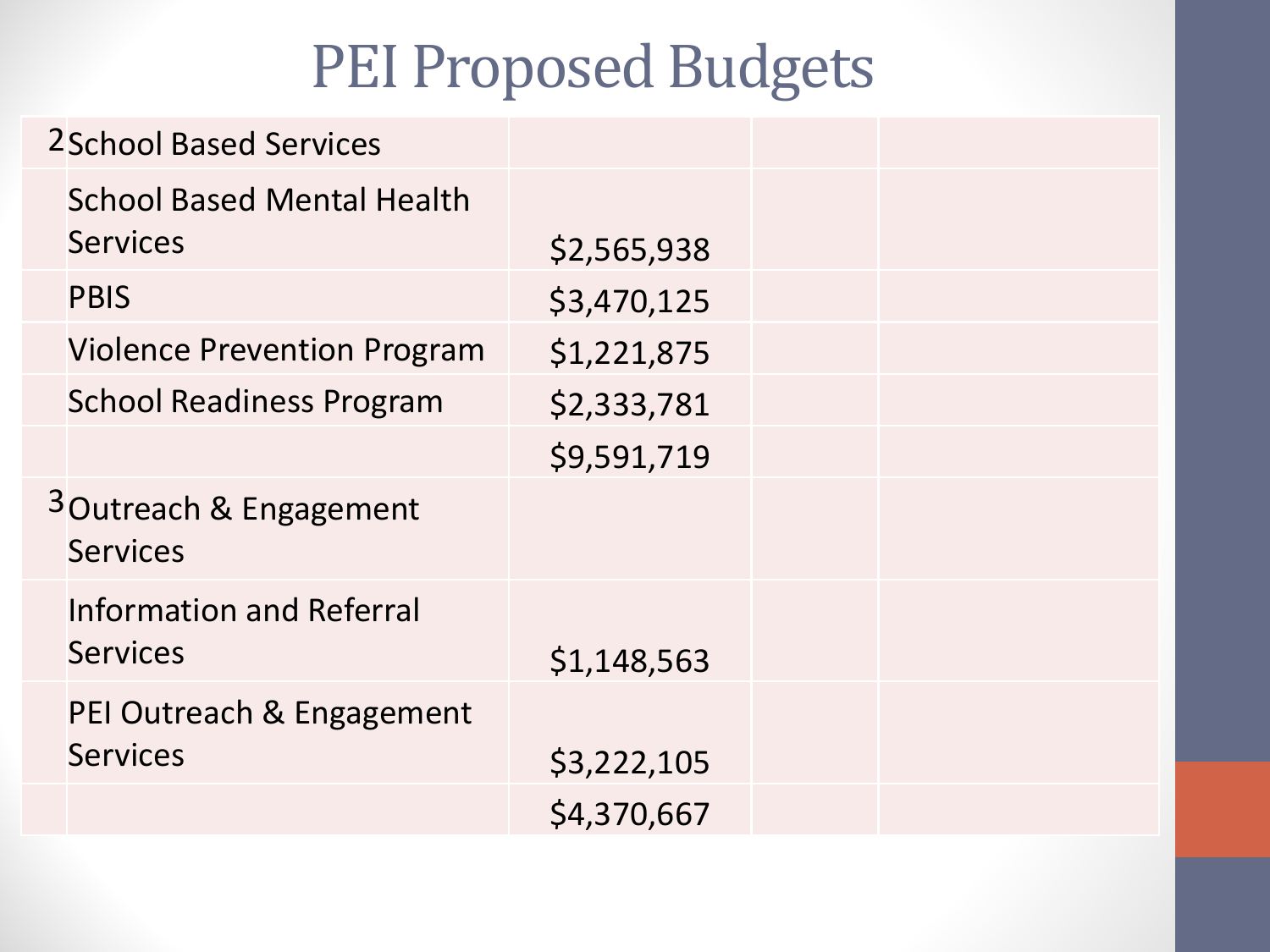| <b>PEI Projects/Programs</b>                                                               | FY 12/13<br><b>BUDGET</b> | <b>COMMENTS/NOTES</b> |
|--------------------------------------------------------------------------------------------|---------------------------|-----------------------|
| 4 Parent Education and Support<br>Programs                                                 |                           |                       |
| <b>Training</b>                                                                            | \$829,387                 |                       |
| <b>Parent Education &amp; Support</b>                                                      | \$2,989,656               |                       |
|                                                                                            | \$3,819,044               |                       |
| <b>5 Prevention Services</b>                                                               |                           |                       |
| <b>PEI Mental Health Consultants</b>                                                       | \$624,706                 |                       |
| <b>Children of Substance Abusers</b><br>and/or Mentally Ill Parents                        | \$943,618                 |                       |
| <b>PEI Services for Parents and</b><br>Siblings of Youth in the<br>Juvenile Justice System | \$286,783                 |                       |
| Youth Development and                                                                      |                           |                       |
| Resiliency                                                                                 | \$347,741                 |                       |
| <b>Transition Services</b>                                                                 | \$231,479                 |                       |
|                                                                                            | \$2,434,327               |                       |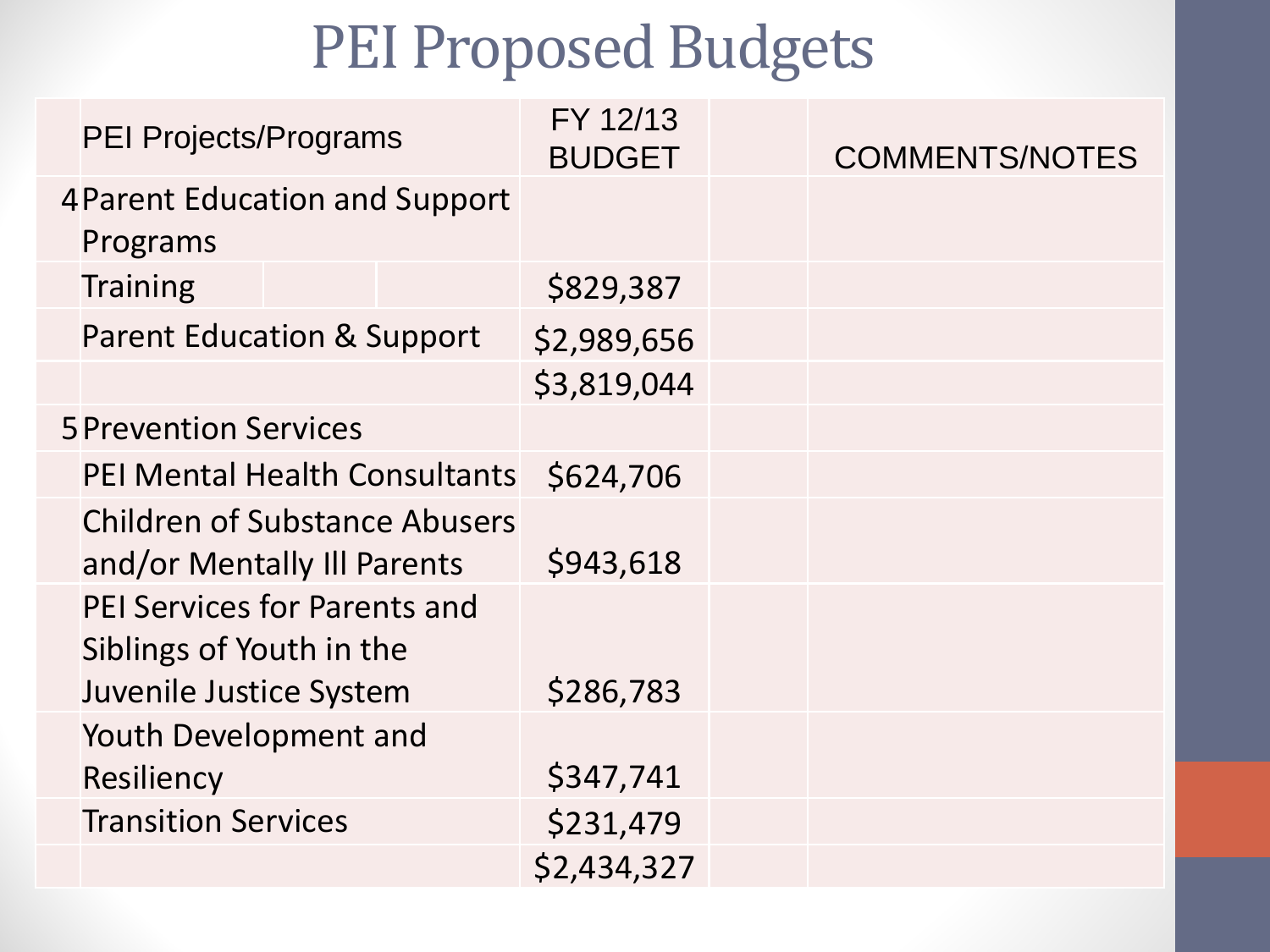| <b>PEI Projects/Programs</b>                        | FY 12/13 Budget | Comments/<br>notes |
|-----------------------------------------------------|-----------------|--------------------|
| <b>6Screening and Assessment</b><br><b>Services</b> |                 |                    |
| <b>Screening Tools and Training</b>                 | \$290,425       |                    |
| <b>Professional Assessors</b>                       | \$536,136       |                    |
| <b>Mobile Assessment Team</b>                       | \$309,146       |                    |
|                                                     | \$1,135,707     |                    |
| <b>7 Crisis &amp; Referral Services</b>             |                 |                    |
| <b>Crisis Prevention</b>                            |                 |                    |
| Hotline/Warm Line Network                           | \$713,858       |                    |
| <b>Crisis Intervention</b>                          | \$720,934       |                    |
| Law Enforcement Partnership                         | \$640,651       |                    |
| <b>Survivor Support Services</b>                    | \$339,890       |                    |
|                                                     | \$2,415,332     |                    |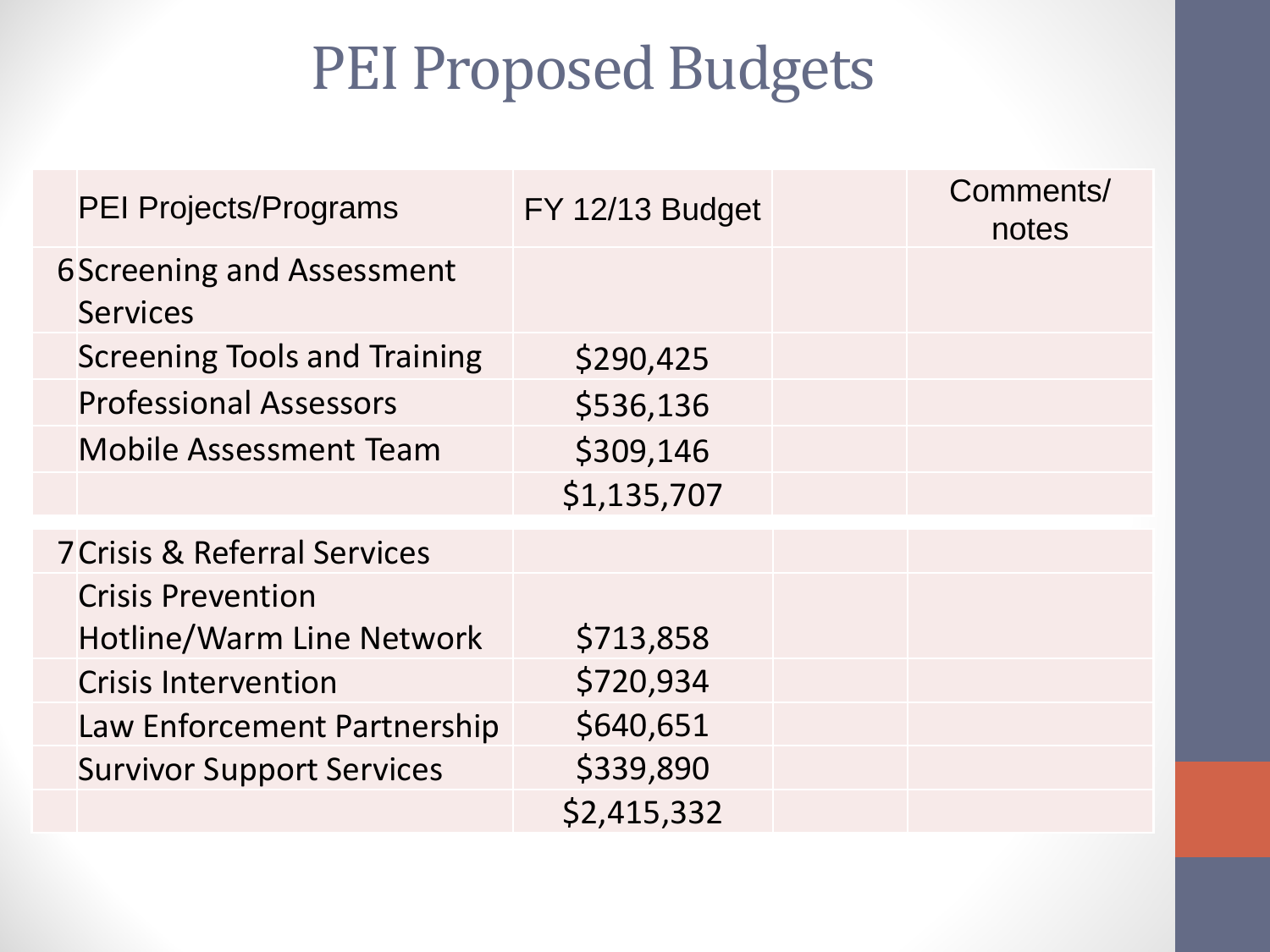| <b>8Training Services</b>                                     |             |  |
|---------------------------------------------------------------|-------------|--|
| <b>Training and Technical</b>                                 |             |  |
| Assistance                                                    | \$673,315   |  |
| <b>Child Development Training</b>                             | \$438,682   |  |
| <b>Training in Physical Fitness</b><br>& Nutrition            | \$381,659   |  |
| <b>Stress Management Training</b><br>for Caregivers & Service |             |  |
| Providers                                                     | \$305,670   |  |
| <b>Community based Stigma</b>                                 |             |  |
| <b>Reduction Training</b>                                     | \$554,687   |  |
|                                                               | \$2,354,013 |  |
|                                                               |             |  |
| Administration                                                | \$4,649,871 |  |
|                                                               |             |  |
| Total PEI Funds Requested: \$35,674,003                       |             |  |
|                                                               |             |  |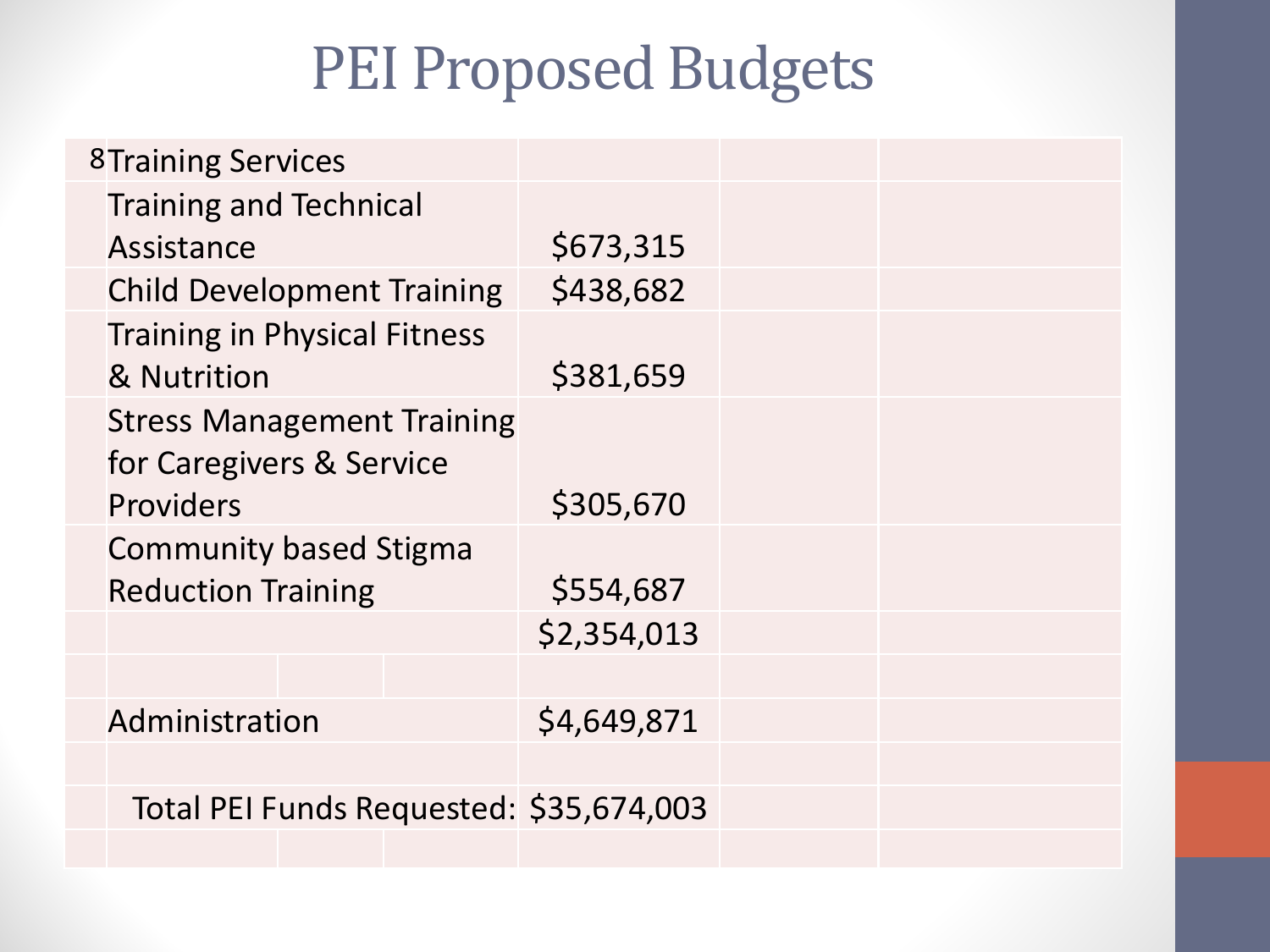# MHSA SUBCOMMITTEE CHAIRS AND VICE CHAIRS REPORTS

CSS Adults/Older Adults – Geoffrey Henderson & Helen Cameron

- CSS CYS/TAY Kelly Tran & Cynthia Coad
- $\triangleright$  PEI Chris Bieber & Daria Waetjen
- WET/Innovation William Gonzalez & Denise Cuellar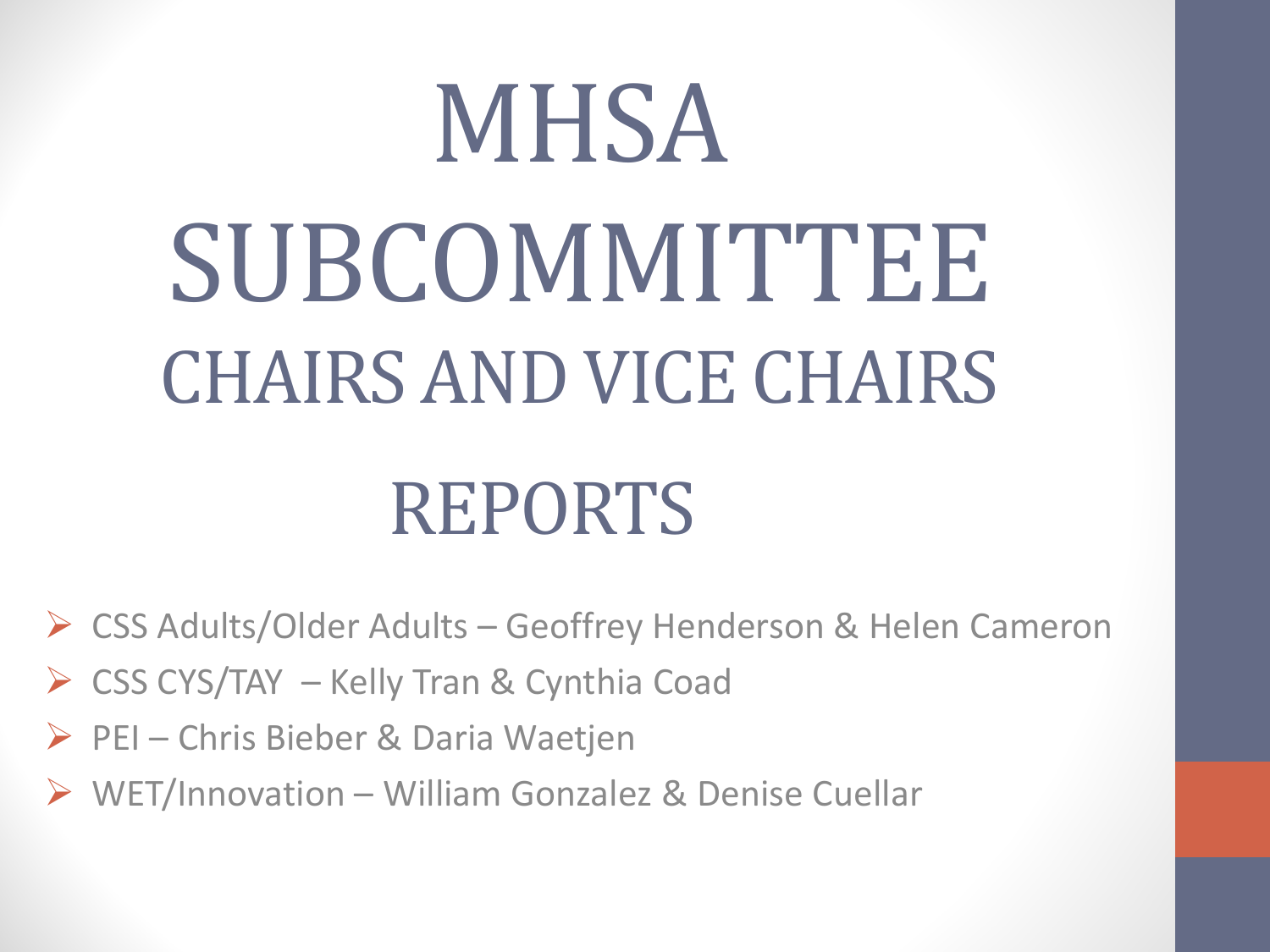# **FY 12/13 PLAN UPDATE ACTION ITEM:**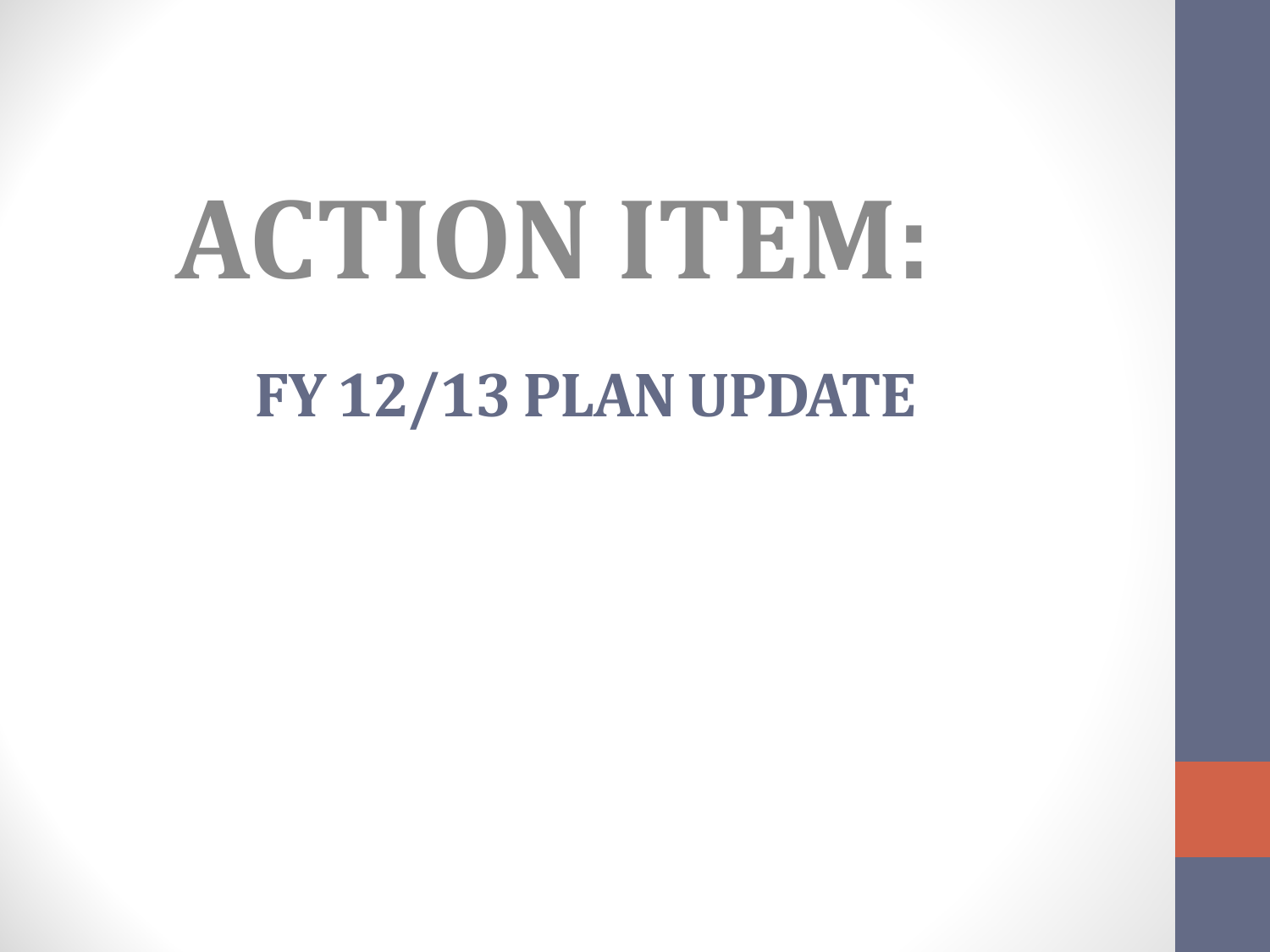# $2:25 - 2:35$



Enjoy your break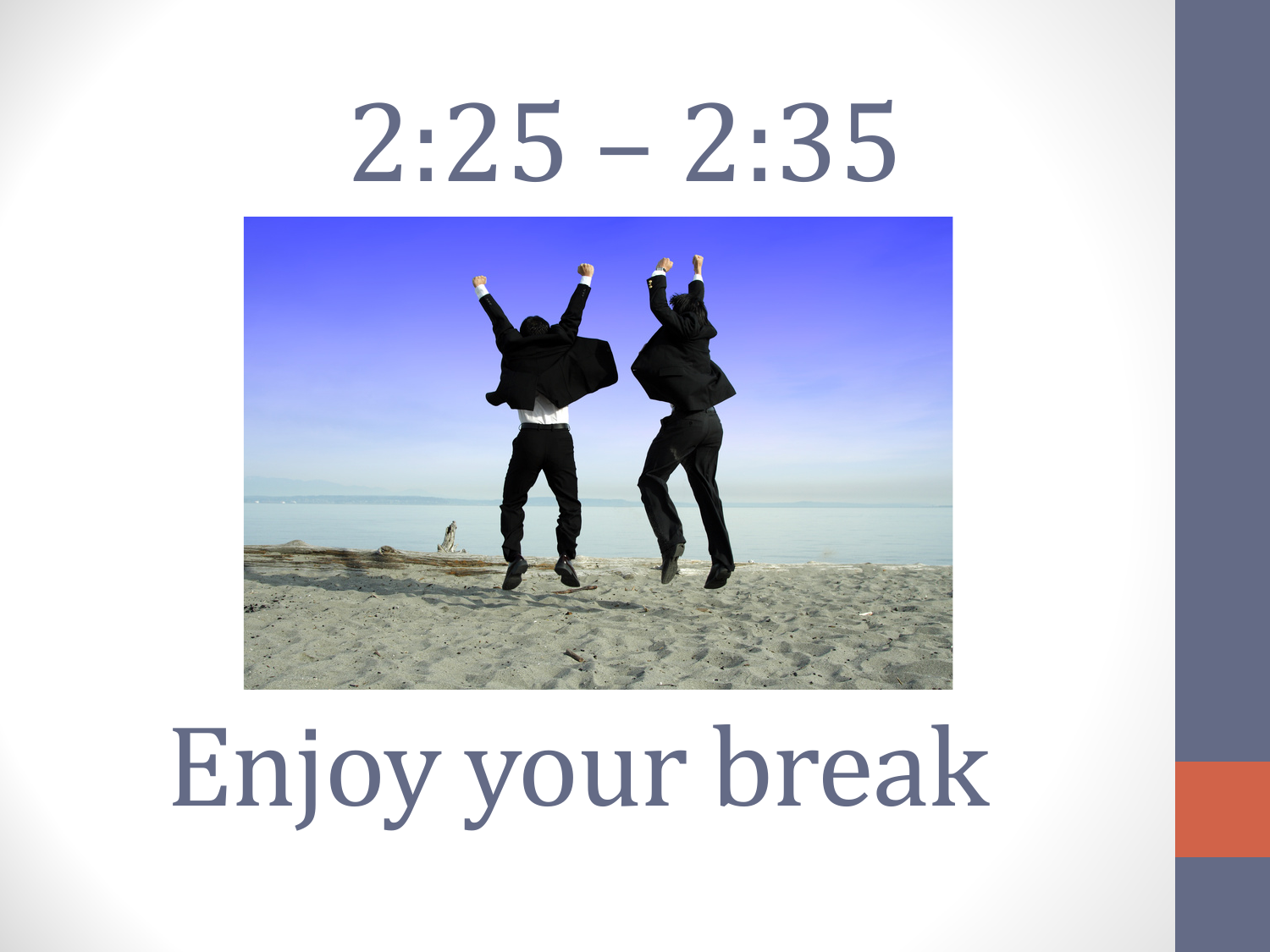

# **California's Dual Eligible Demonstration**

**Mental Health Services Act Steering Committee March 5, 2012**

**Dianna Daly Director, Behavioral Health Integration**

**Deborah Miller, Executive Director Programs for Seniors and Persons with Disabilities**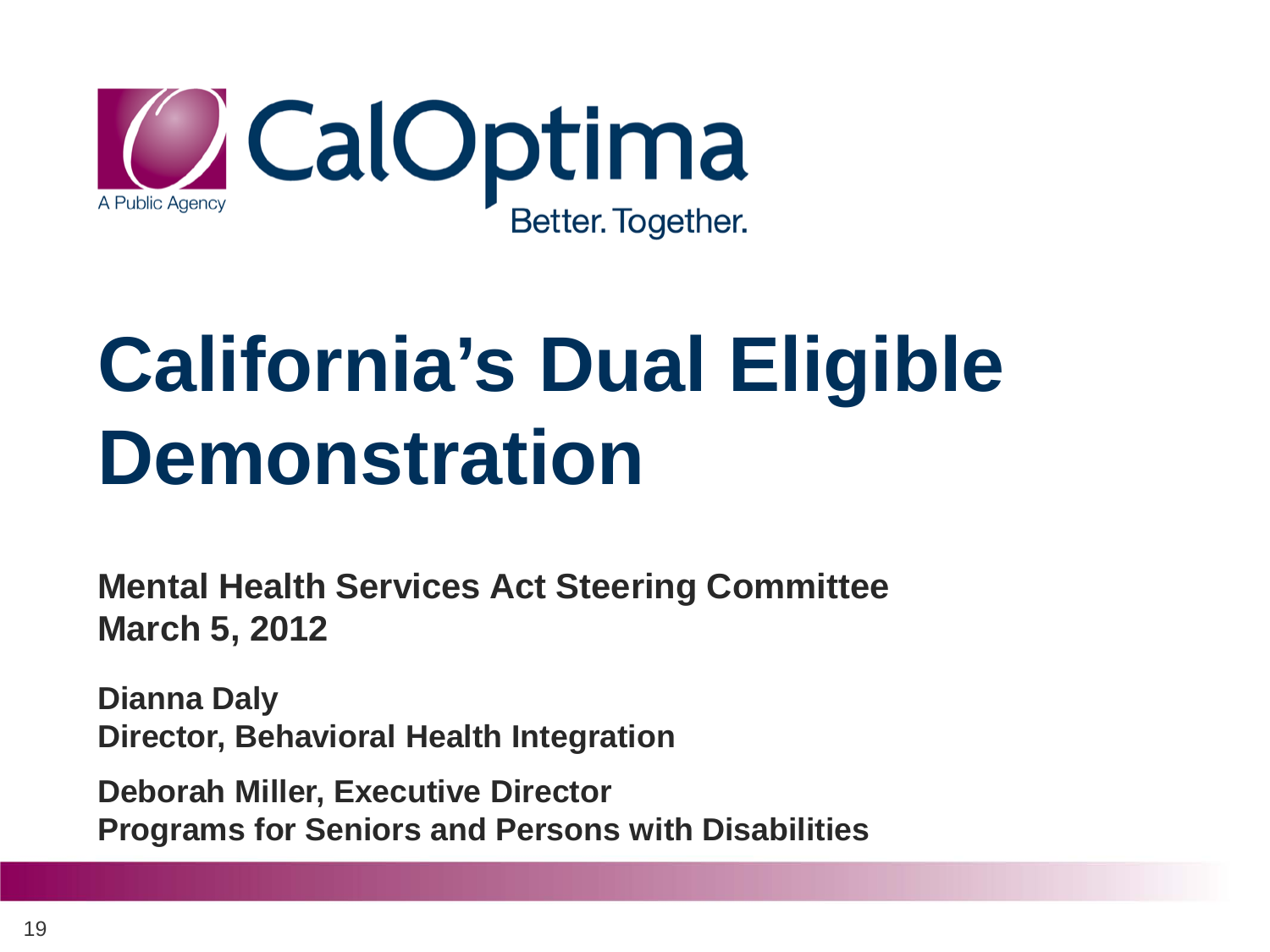### **Presentation Outline**

- **Who** are Dual Eligibles?
- **What** is the Dual Eligible Demonstration?
- **When** and **Where** may a Demonstration happen?
- **Why** is the Demonstration important for behavioral health in Orange County?
- **How** can the MHSA steering committee and other interested stakeholders be involved?

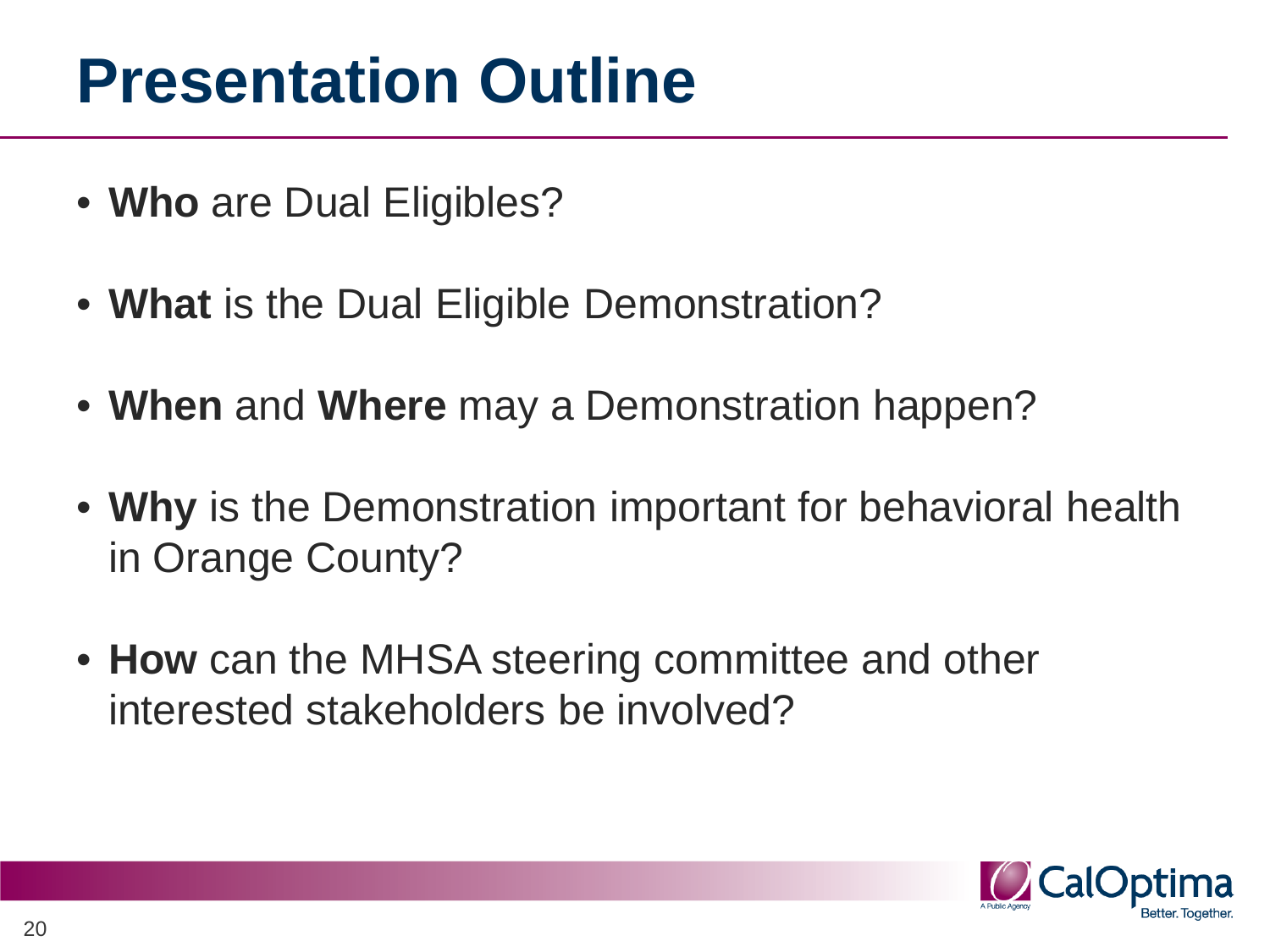## **Dual Eligible = Medi-Cal and Medicare**

#### **Medi-Cal (Medicaid) [Medicare](http://rds.yahoo.com/_ylt=A0S020qg2g5KLPkAuaKjzbkF/SIG=1266bcsgd/EXP=1242573856/**http:/www.paradiseislandinsur.com/images/card.gif)State of** California **JANE DOE Benefits IS ENTITLED TO: HOSPITAL Identification** MEDICAL ID No. 90000000A95001 Card SIGN **SUE G RECIPIENT HERE** 05 20 1993 **Issue Date 01 0 1 05** F



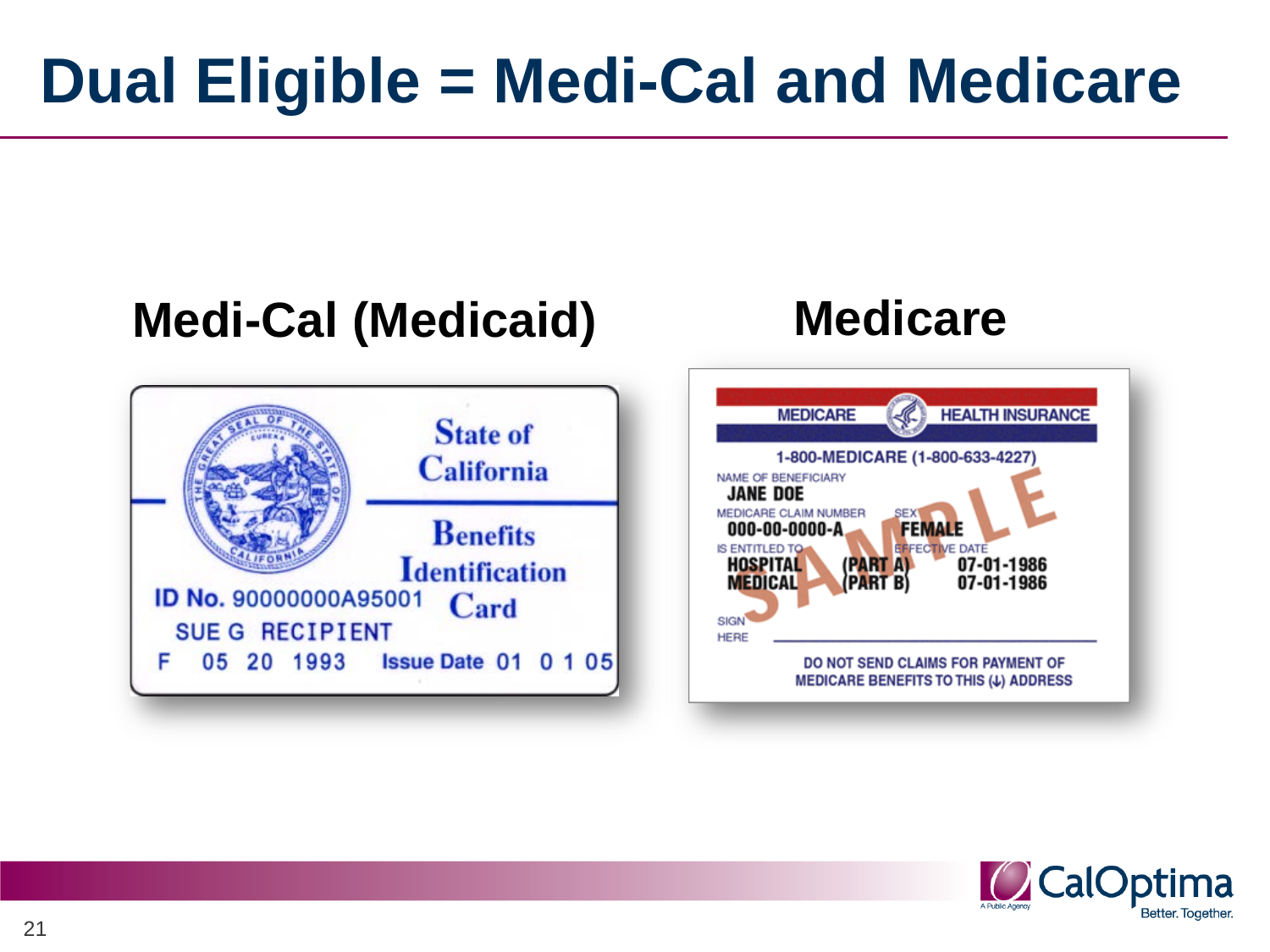# **Dual Eligible Profile**

- California:
	- $\geq 1.1$  million duals statewide
	- $\blacktriangleright$  Only 175,000 are in managed care today (16%)
- Orange County:
	- 75,000 duals
	- All receive Medi-Cal services from CalOptima
	- For their Medicare services:
		- ■18% are in CalOptima OneCare Special Needs Plan (SNP)
		- ■12% are in other Dual SNPs or HMOs
		- 70% are in Fee-for-Service Medicare

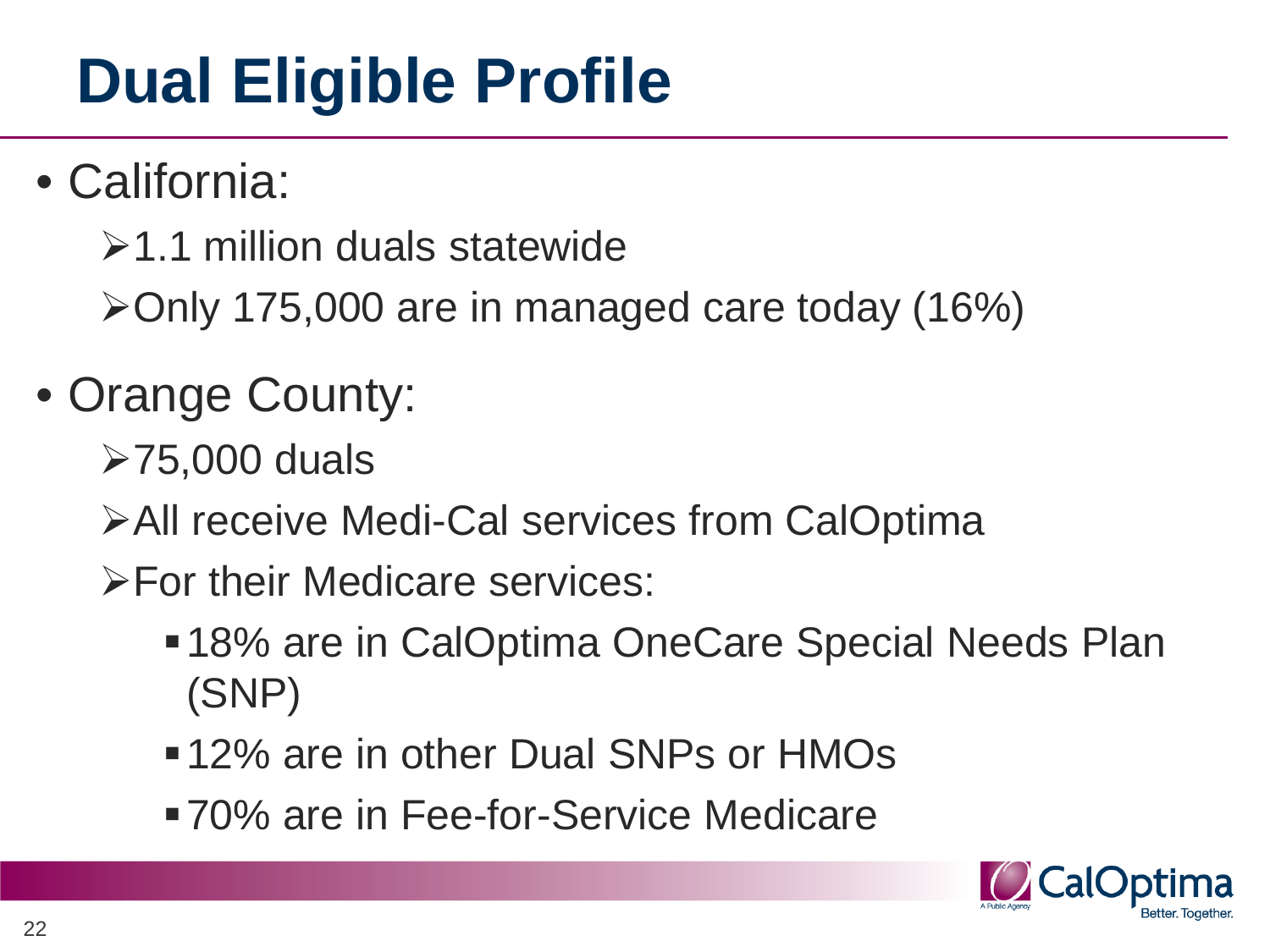# **Dual Eligible Profile (cont.)**

- Duals tend to have complex and chronic health conditions, including mental health and substance use conditions
- Duals account for significant Medi-Cal and Medicare costs
- Changing how Duals receive care is a high priority at the federal and state level

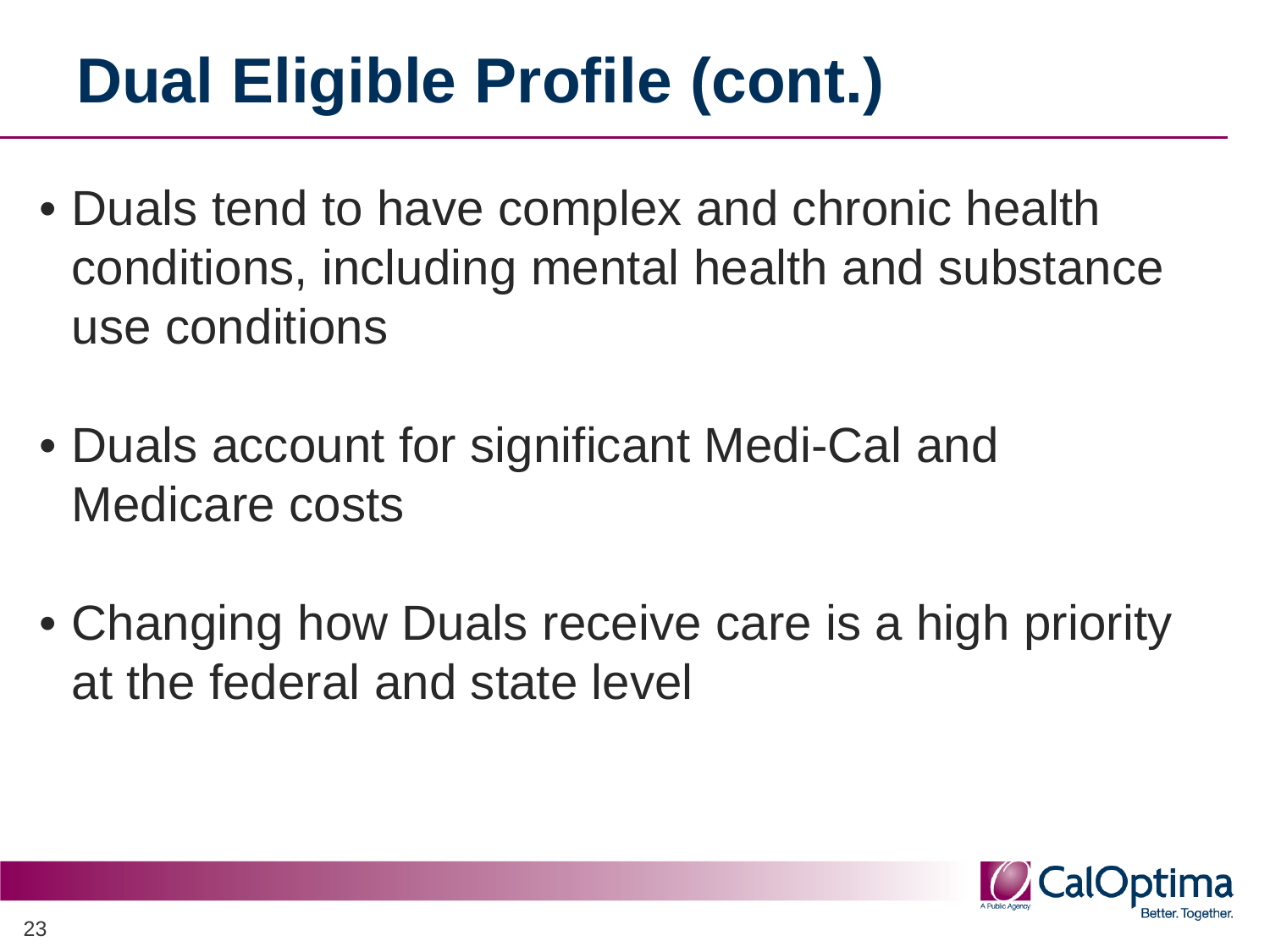## **Path to the Dual Eligible Demonstration**

•In 2010, CA legislature passed SB208 (Steinberg) which authorized the Department of Health Care Services (DHCS) to implement a coordinated care demonstration in four counties

•In 2011, CA was one of 15 states that received a planning grant to develop new ways to meet the often complex and costly health needs of Duals

•Throughout 2011 DHCS held a series of public meetings and received stakeholder input

•On January 27, 2012, DHCS released the Dual eligible Demonstration "Request for Solutions" (RFS)

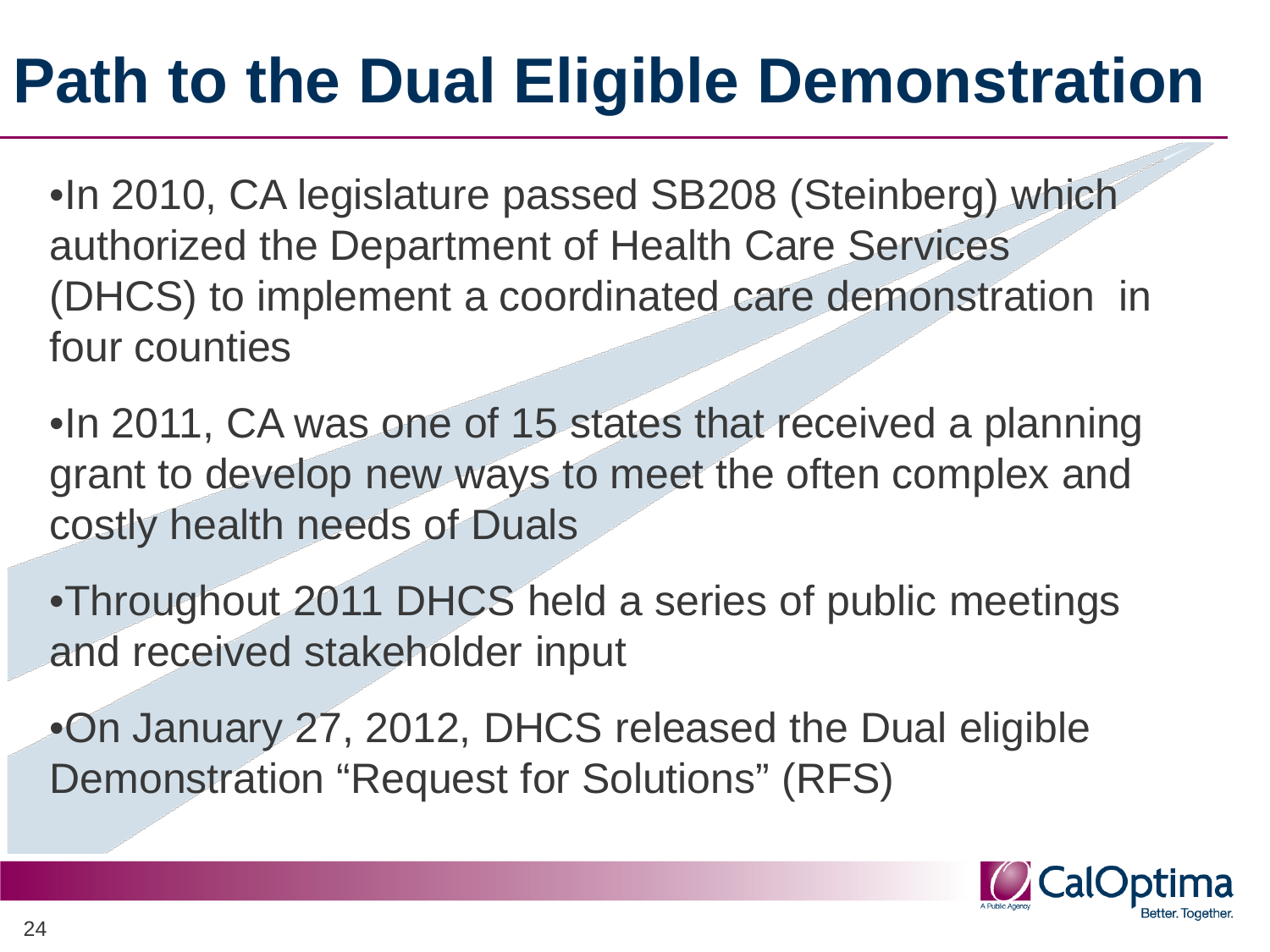## **Dual Eligible Demonstration Goal**

#### **Transition Medicare benefits to managed care for duals and integrate with Medi-Cal benefits**

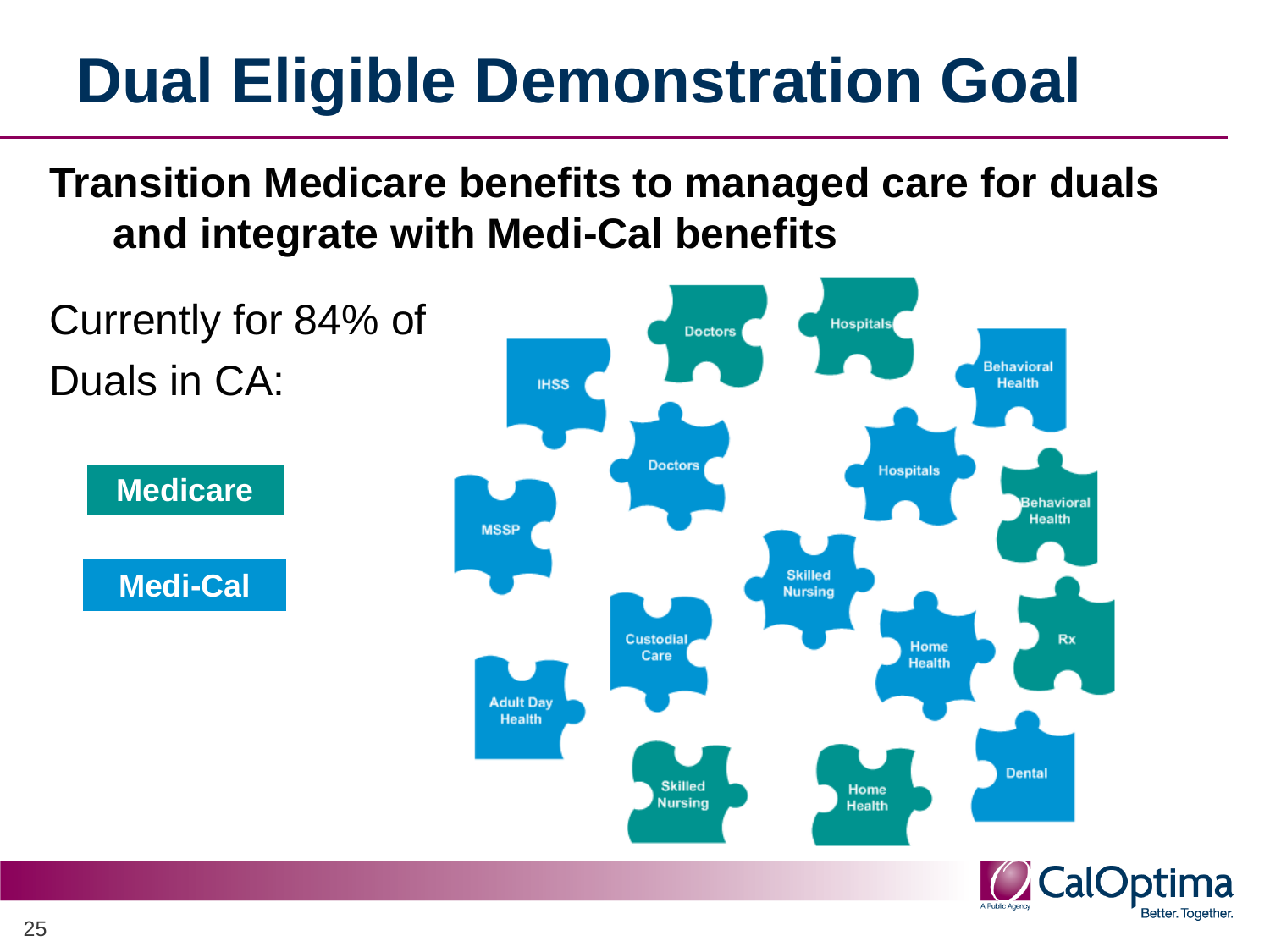# **Dual Eligible Demonstration Goal (cont.)**

#### **Transition Medicare benefits to managed care for duals and integrate with Medi-Cal benefit**

**Medicare** Proposed:

**Medi-Cal**



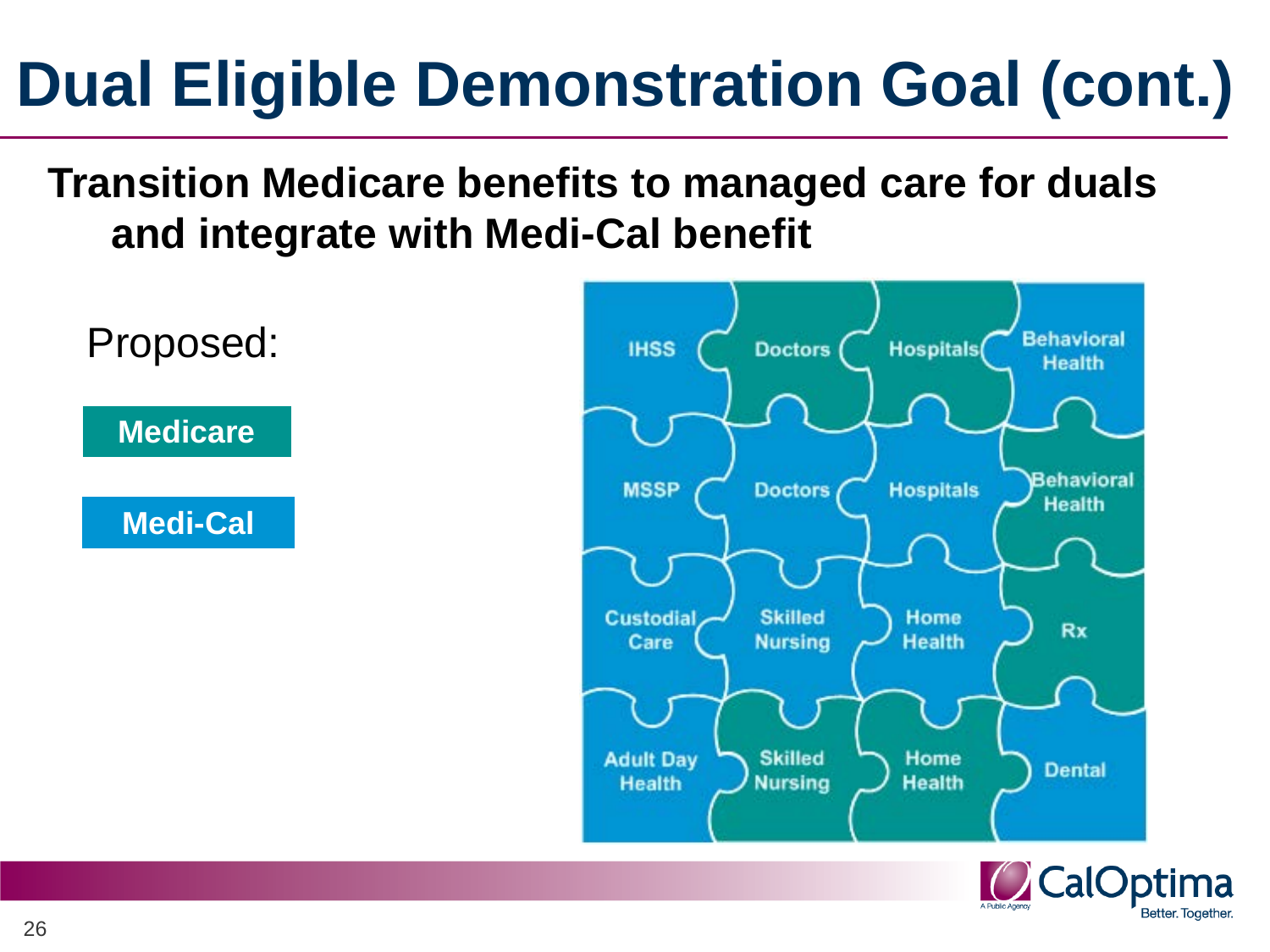# **Duals Demonstration Goal (cont.)**

- Integrate services that are consumer friendly and coordinated with the consumer in the middle of the process
- Create financial incentives that encourage communitybased care over institutional care
- Create sites in California with promising coordinated care models that can be copied in other areas
- Save the State of California and the Federal government millions of dollars

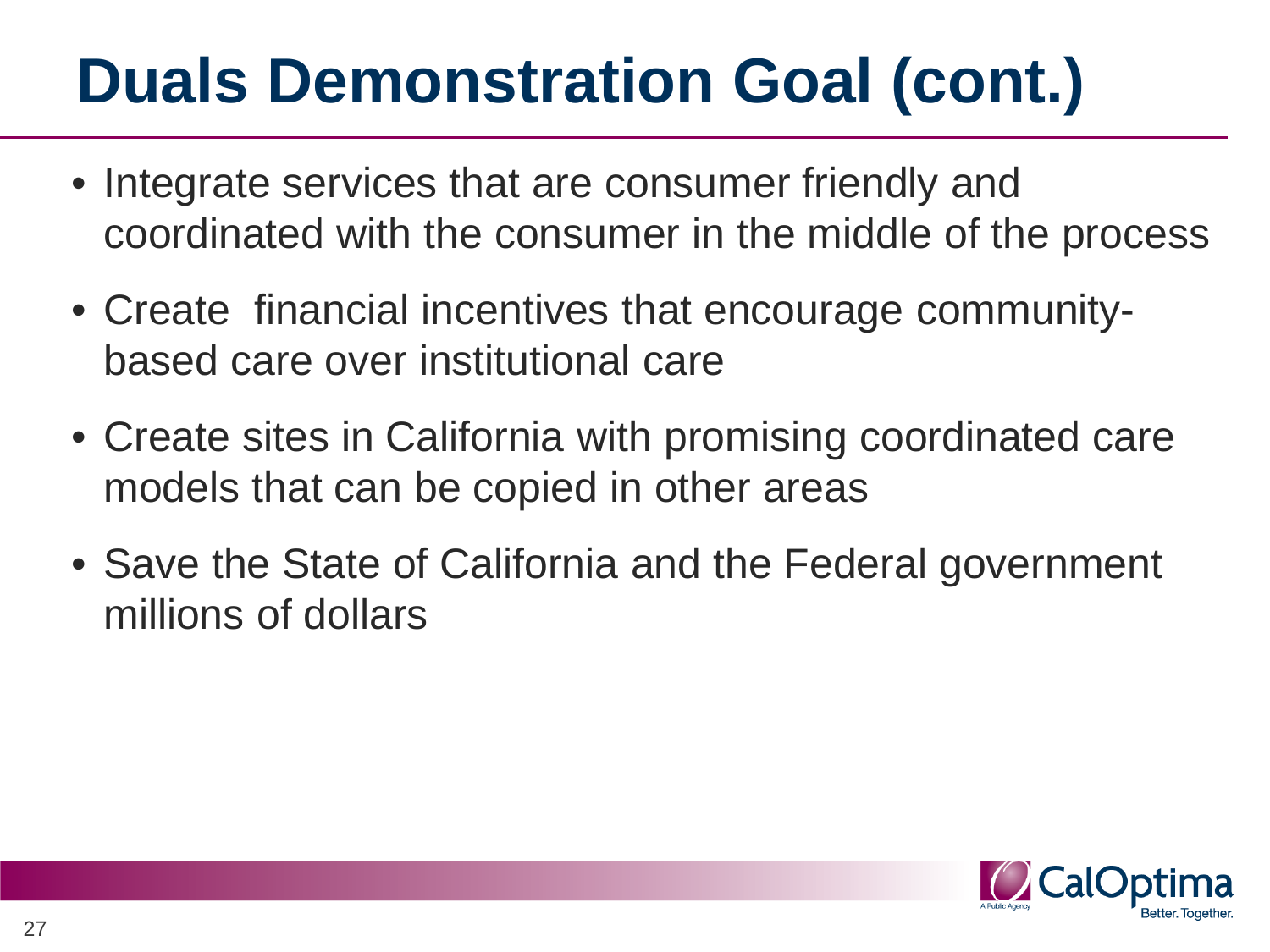## **Demonstration Requirements**

- Only full duals eligible (Medicare and Medi-Cal)
- Serve entire county
- Single Medi-Cal and Medicare benefit package serves all duals needs
- Coordinate care for all needs
- Planning for Medi-Cal benefits to be integrated
	- *Medi-Cal Behavioral Health integration by 2015*
		- *Mental Health & Substance Use services*
	- **≻ In-Home Supportive Services (IHSS)** 
		- IHSS contracted through SSA in first year

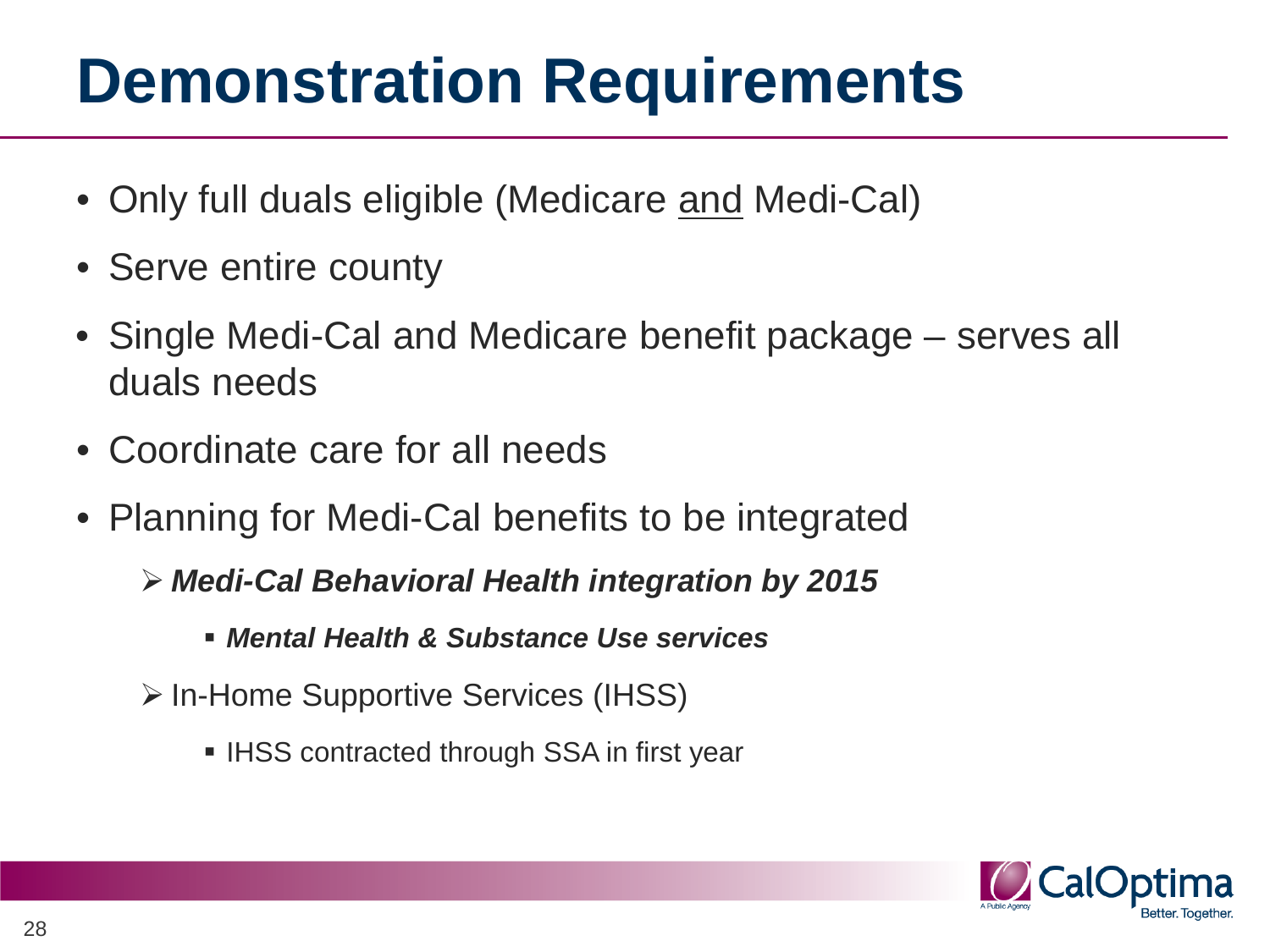# **Demonstration Requirements (Cont.)**

- Can provide supplemental benefits if funding allows
- Must show evidence of local stakeholders collaborative process in planning and implementation
- Include strong consumer protections
- Demonstrate network adequacy

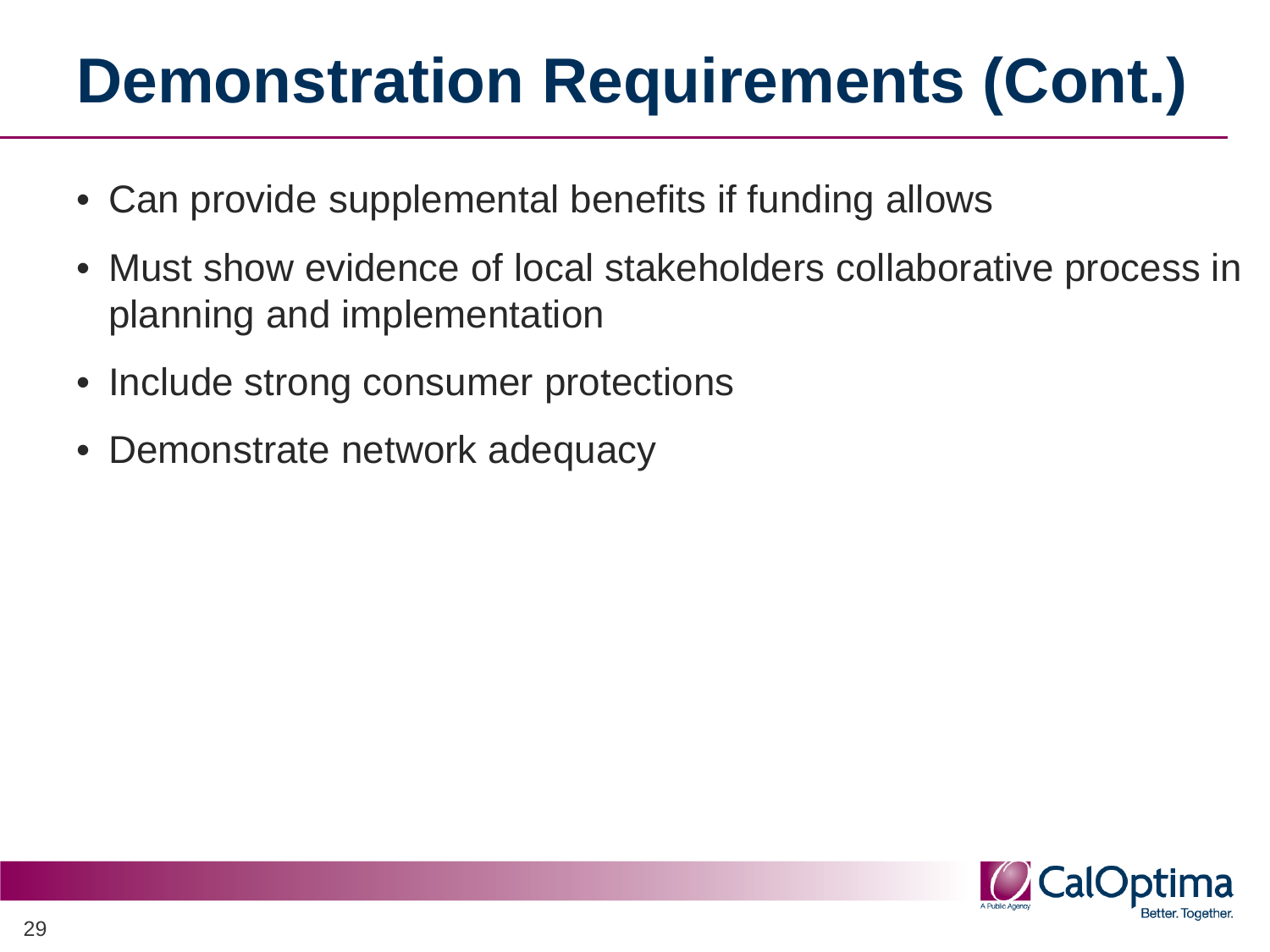#### **CalOptima proposing to be the Duals Demonstration for OC**

- CalOptima has experience providing and coordinating a continuum of care and services for people who are dually eligible for Medicare & Medi-Cal
- CalOptima has been preparing for integration of long term services and supports, including OneCare
- CalOptima has worked closely with HCA in coordinating behavioral health for CalOptima members Collaborative meetings since 1997 MOU since 1998 **≻ASO since 2010** Many collaborative projects, including the Integrated Community Services Project under MHSA Innovations

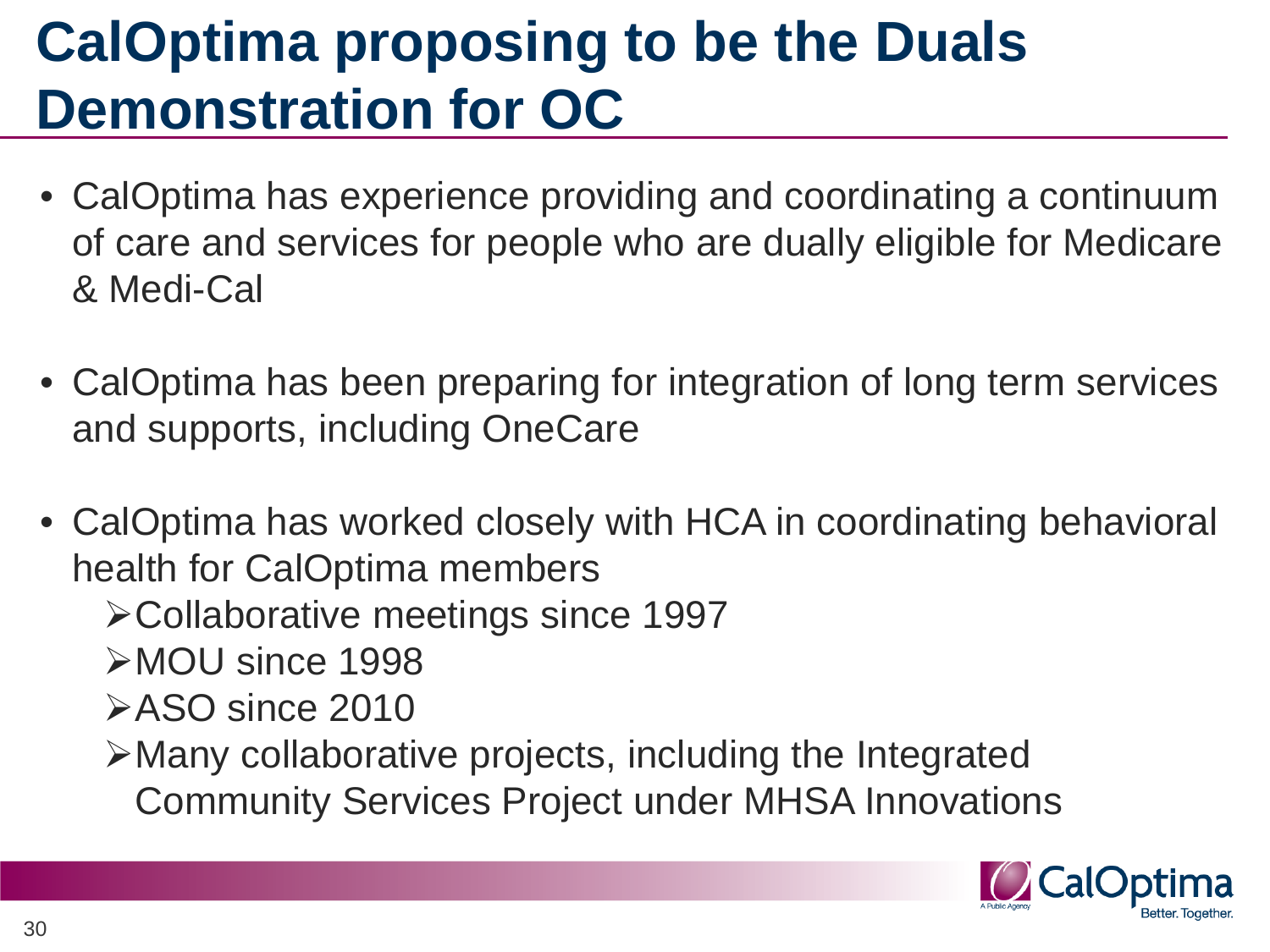# **Demonstration Framework for BH Integration**

- Adequate screening and links to services
- Broad definition of care management with services aimed toward recovery
- Use of person-centered health homes that emphasize communication, coordination, shared records and active outreach
- Financing arrangements that focus on aligning incentives to deliver the right care when and where people want and need it
- There is no one-size-fits-all approach to coordinating services – it depends on patient needs, on-site capacity, community resources and local partnerships

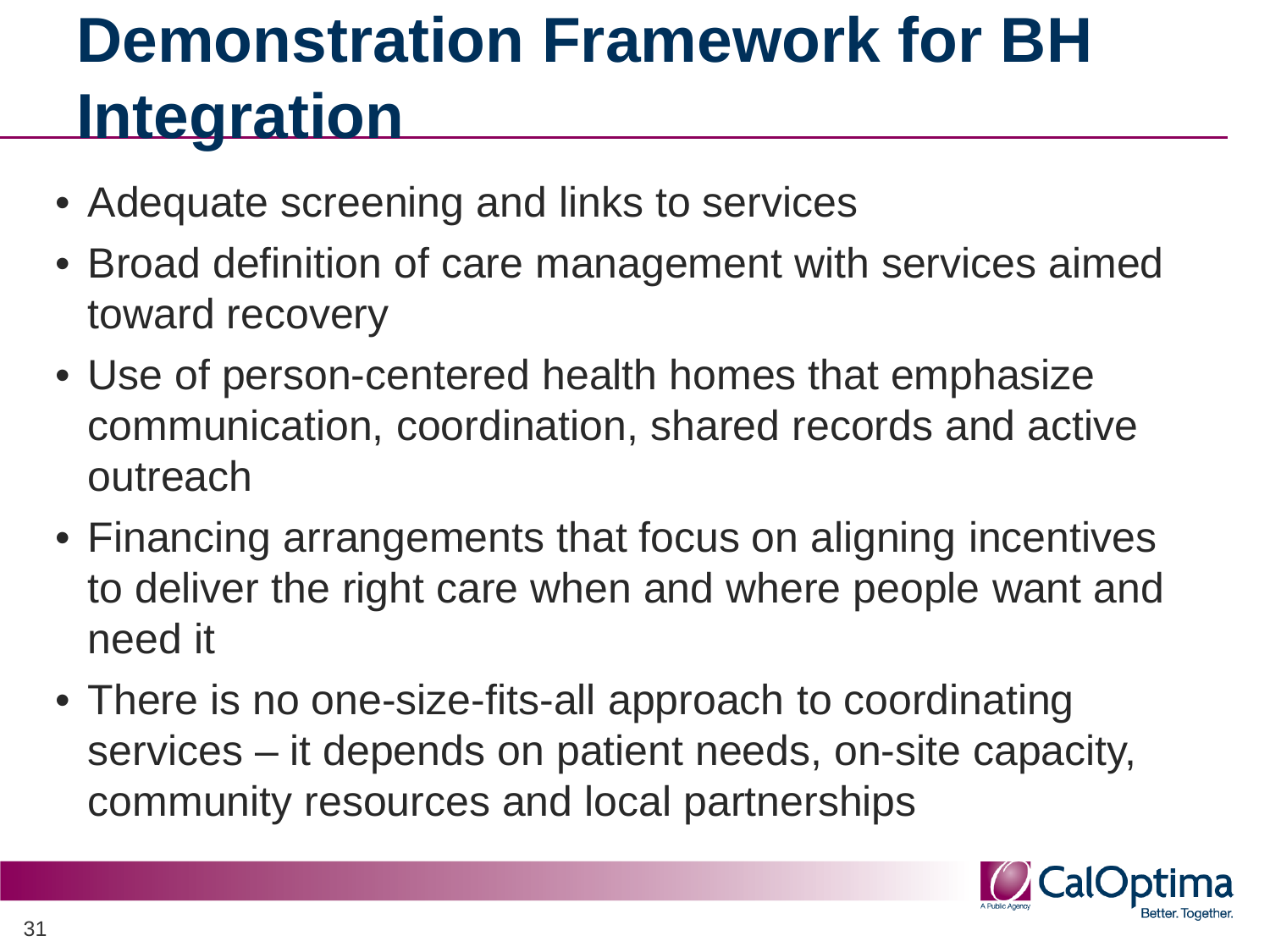#### **There are Many Unanswered Questions**

- Full impact of becoming a demonstration pilot is unclear
- Rates have not been revealed
- Enrollment rules are not clear
- CalOptima's network for the demonstration is not finalized
- Public comments will continue and the state can change the rules even after sites are selected
- Selected demo sites can withdraw prior to start-up
- CMS, DHCS & plan MOU terms unknown at this time

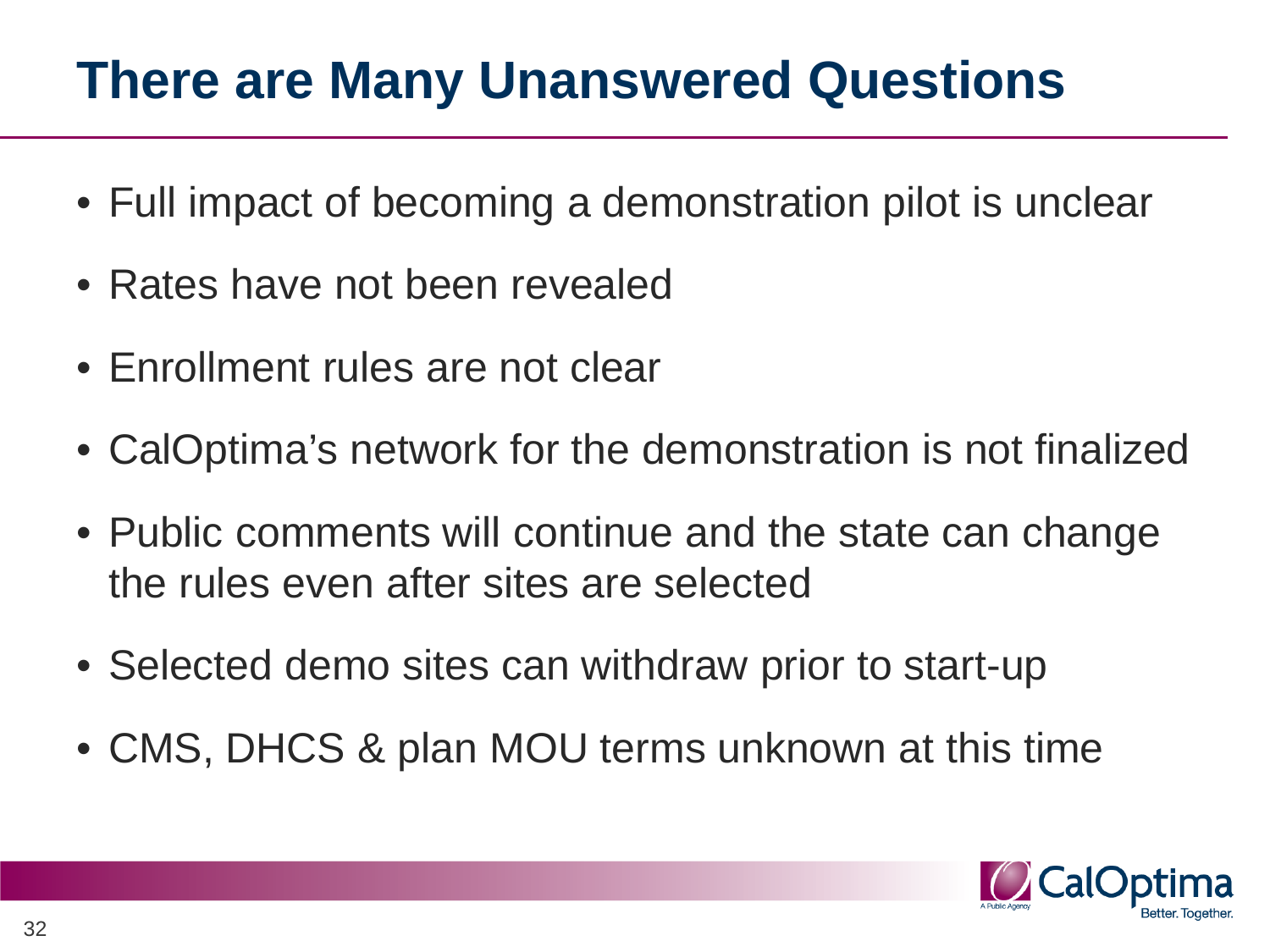#### **Timeline**

- February 24, 2012 RFS response submitted
- Mid to Late March 2012 DHCS selects demo sites
- April 2012 DHCS submits California proposal to CMS
- Late Spring 2012 CMS announces approval of DHCS proposal
- Summer 2012 pilot sites negotiate contracts; rates; readiness reviews
- 2013 Launch demonstration

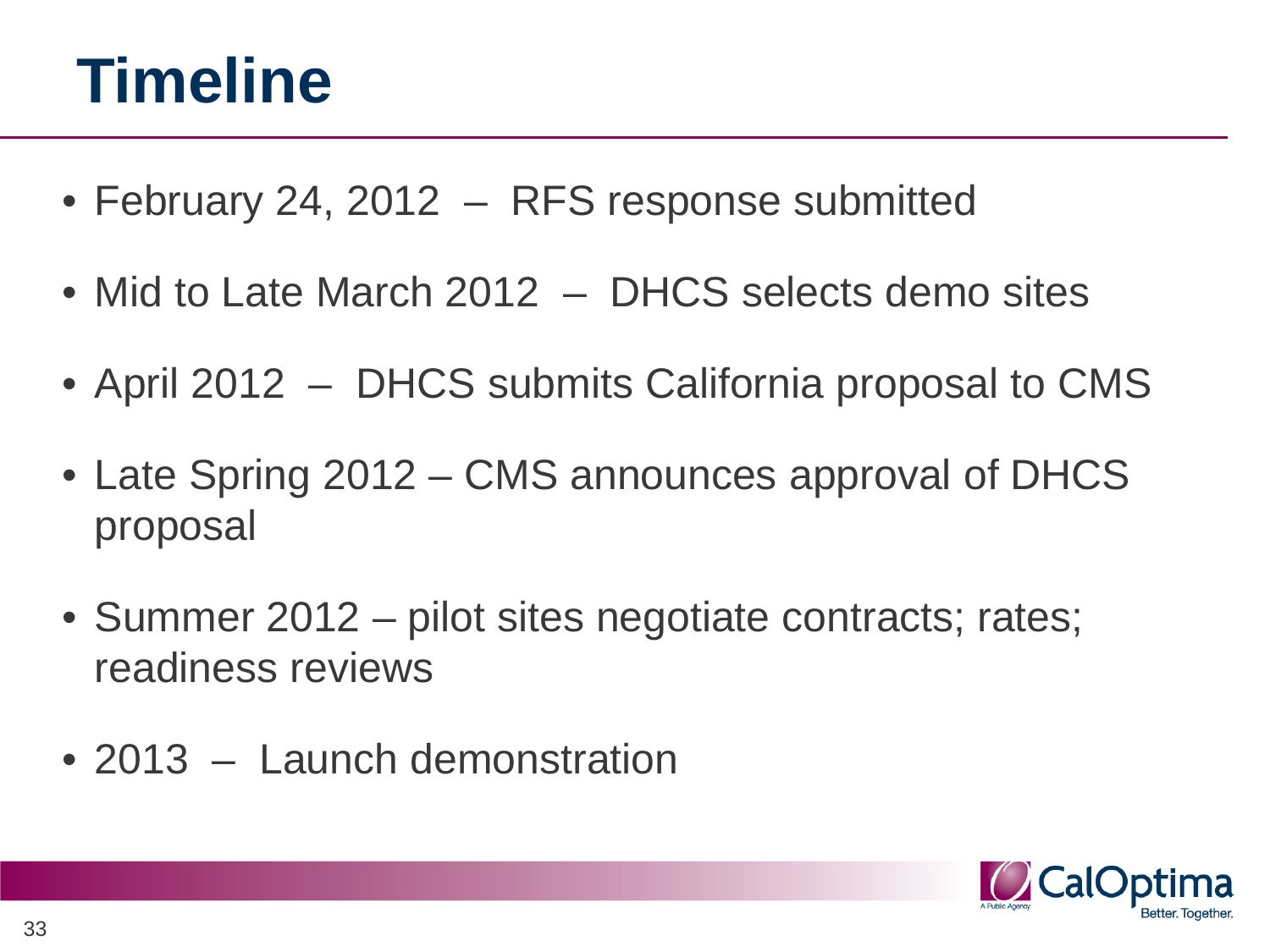## **How Can You Help?**

- We would like to request that the MHSA Steering Committee form an adhoc *Duals Demonstration Workgroup*  to meet with HCA and CalOptima staff and:
	- $\triangleright$  Share your perspective as a consumer, family member and/or service provider
	- Assist in planning a member-centric care delivery system that will provide seamlessly coordinated care along the continuum of mental health and substance use services
- First meeting late March/early April
- Additional meetings as agreed upon through 2012 and beyond

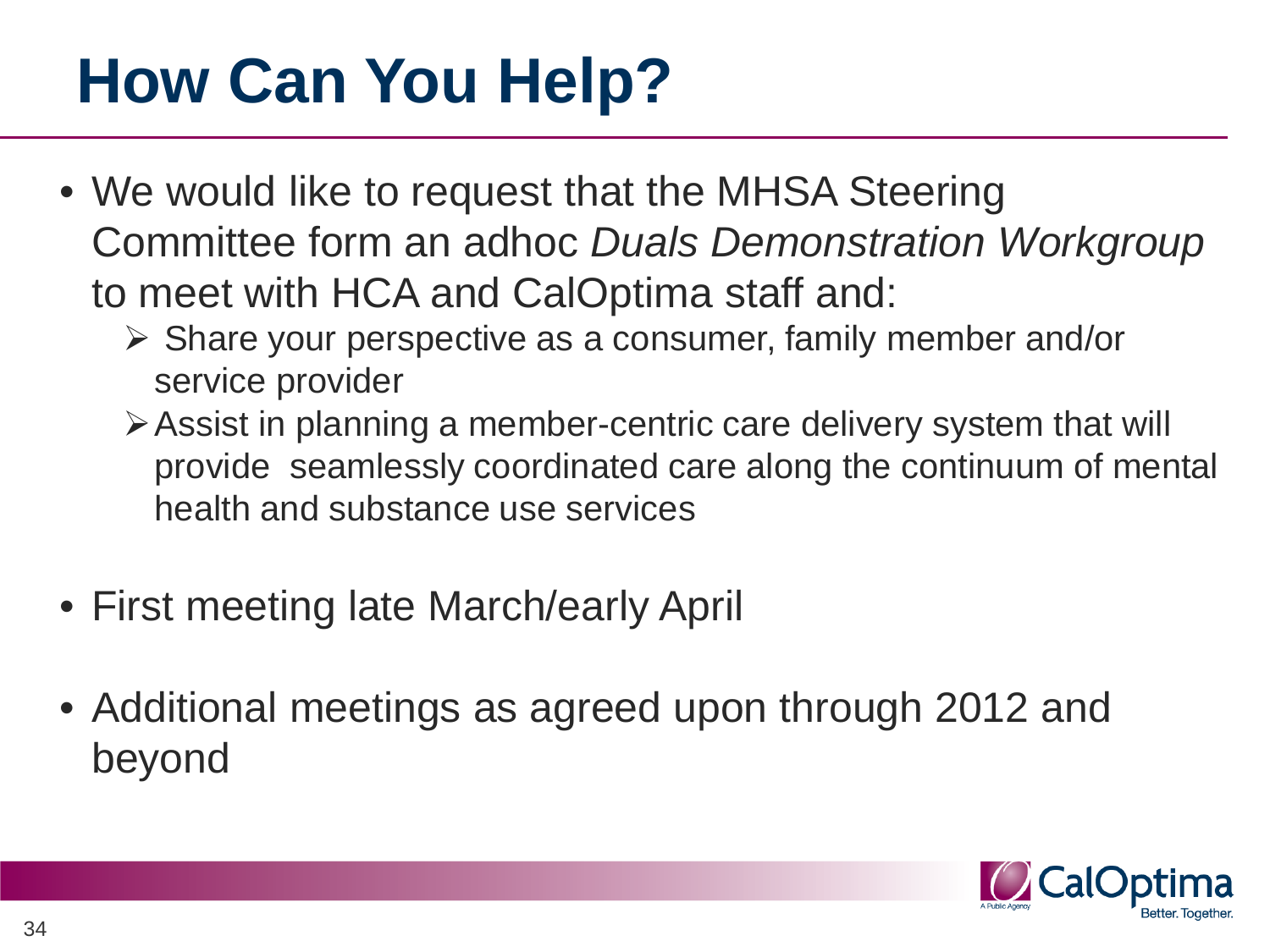#### To provide members with access to quality health care services delivered in a costeffective and compassionate manner

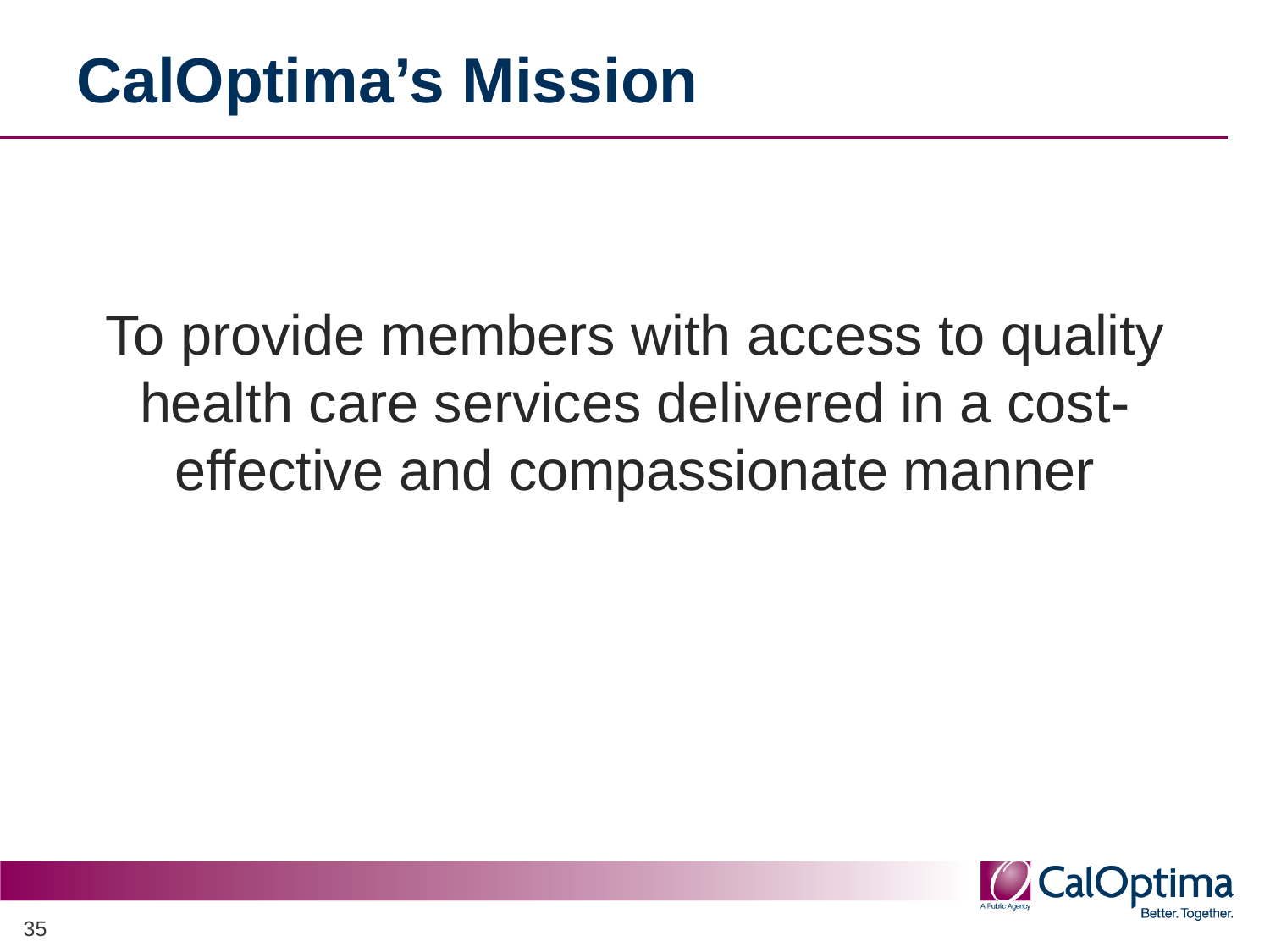#### **Steering Committee Members**

#### **Questions and Comments**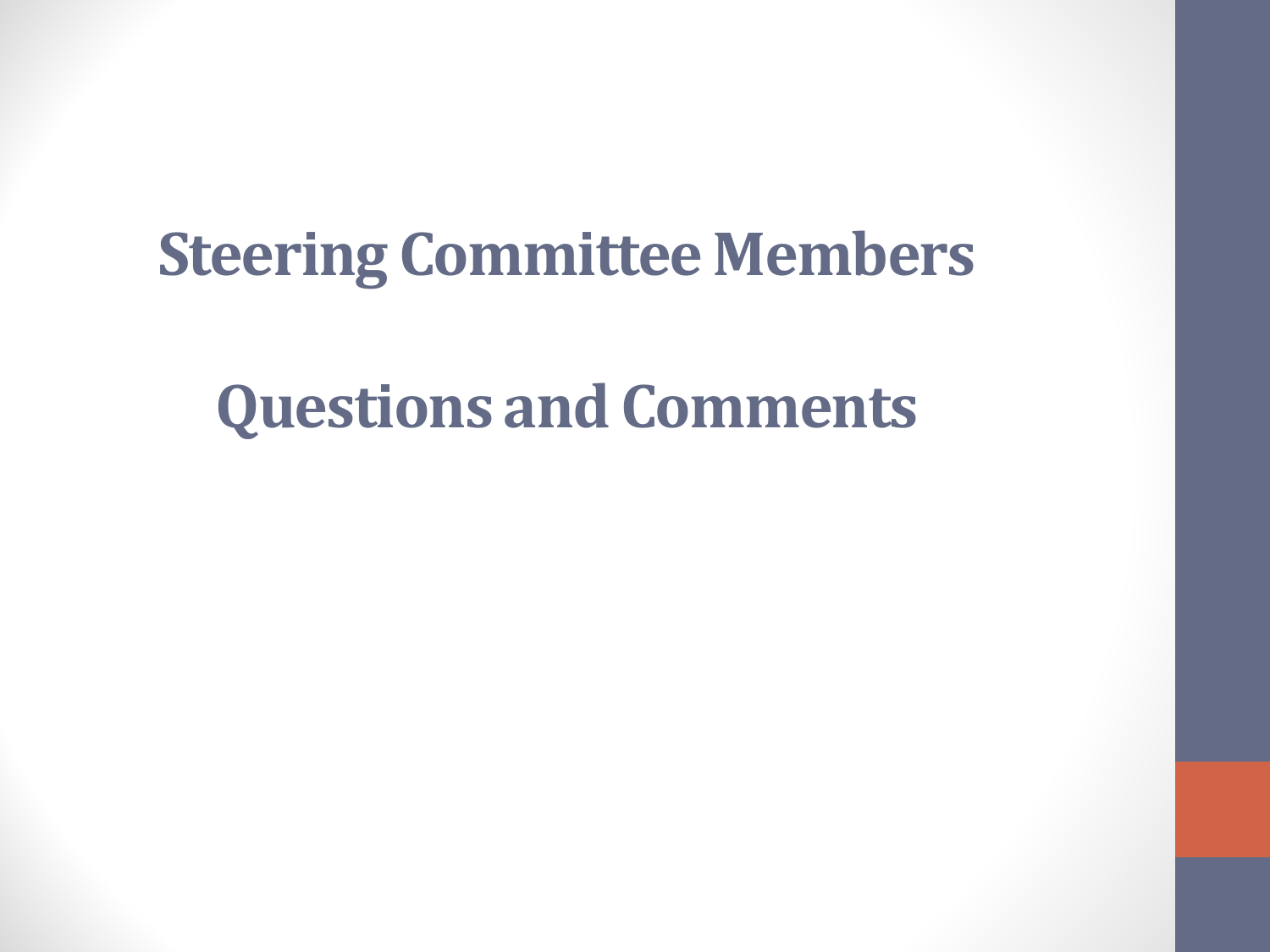#### **INTERESTED PUBLIC**

#### COMMENTS/QUESTIONS

Sharon Browning Facilitator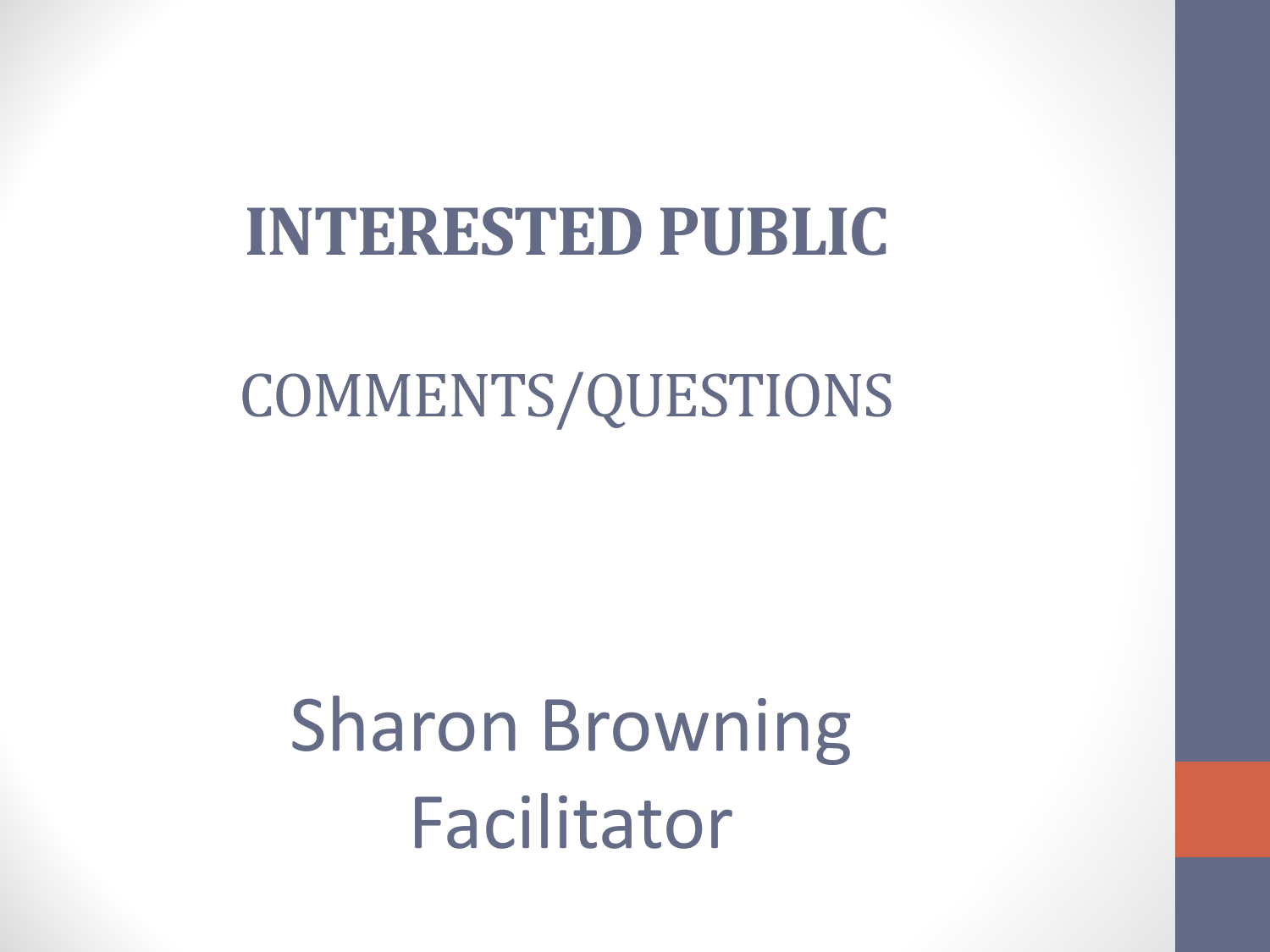# Meeting Adjourned

Visit MHSA online: [http://www.ochealthinfo.com/mhsa](http://www.ochealthinfo.com/mhsa /index.htm)  [/index.htm](http://www.ochealthinfo.com/mhsa /index.htm)